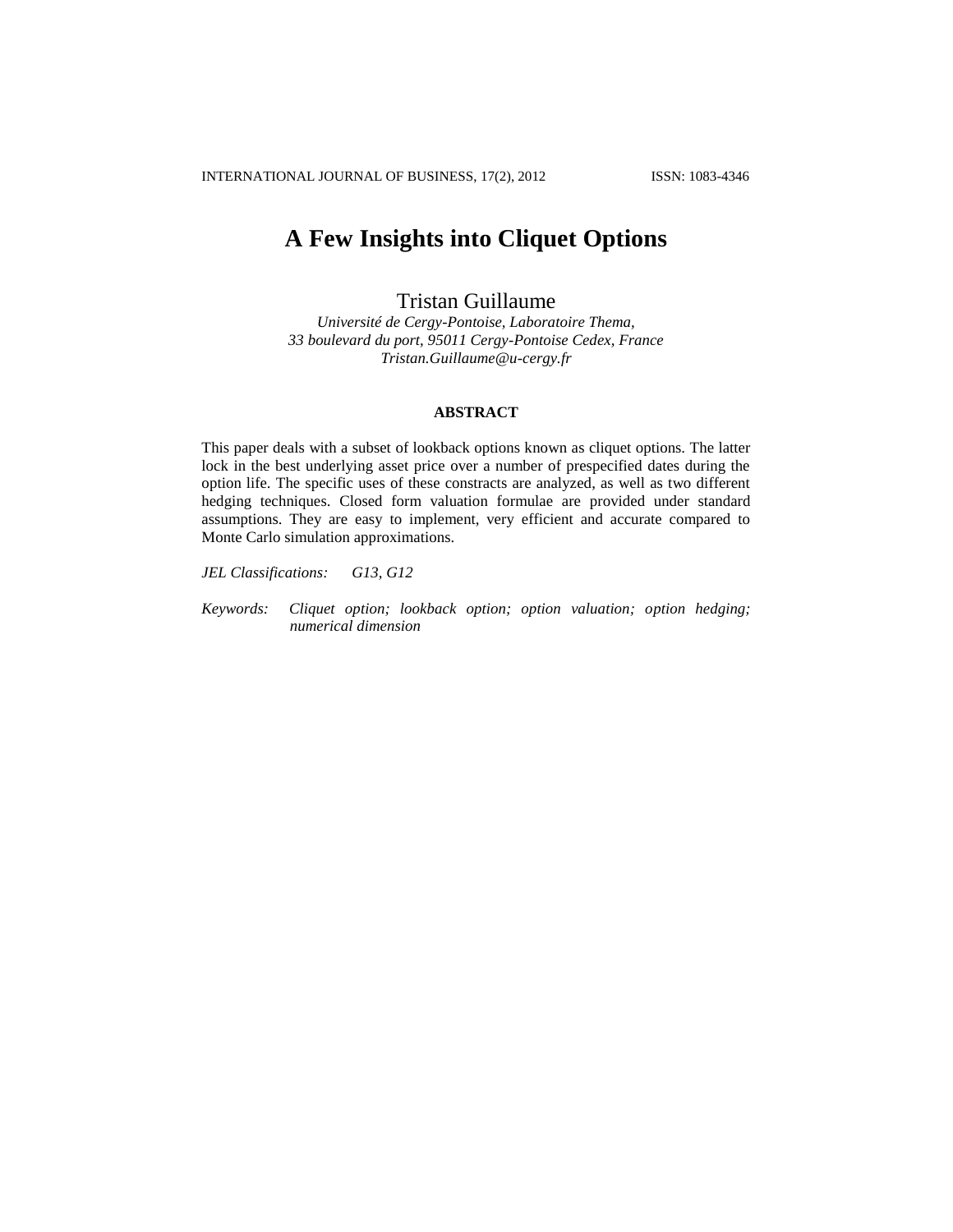#### **I. INTRODUCTION**

The term "cliquet option" is ambiguous. It may refer either to a subset of the lookback options characterized by a small number of fixing dates that are not necessarily uniformly spaced, or to portfolios of forward start options. The latter are also known as reset strike options or ratchet options, to avoid confusion. This paper deals with the former kind of contract, that does not raise the same pricing and hedging issues as reset strike options. Cliquet options, in this sense, are heavily traded in the markets, especially as building blocks for many structured products. In particular, a lot of capital-guaranteed investments provide a participation in an index based on a percentage of the best recorded index value over a number of contractually prespecified dates. There are also a lot of equity-linked bonds whose rate of interest is based on a similar formula.

Generally speaking, cliquet options are appealing to investors because they inherit, at least partially, the very attractive payoff of lookback options, while rendering it both more affordable and more flexible, thanks to the decrease in the updating frequency of the running extremum of the underlying asset price, as well as to the possible partial and non uniform spanning of the option life. They also have many advantages compared to other options that allow their holders to « lock in » positive intrinsic values prior to expiry, such as ladder or shout options. In particular, unlike ladder options, they do not cap the greatest possible intrinsic value from the start, and they do not require their holders to have precise anticipations on a set of target price increases in the underlying asset.

However, cliquet options raise a number of pricing and hedging issues. Dynamic hedging is costly because of sharp delta increases during the option life and oscillations of gamma between fixing dates. Pure static hedging is not possible. A semi-static strategy can replicate the option payoff but it is difficult to translate it into a reliable fair price for the option because it is heavily exposed to volatility risk. Finally, it is not easy to come up with a convenient analytical solution of the pricing problem because of quickly increasing dimension.

This paper attempts to address these various issues. In Section II, the specific properties of cliquet options are highlighted, in comparison with alternative contracts traded in the markets such as lookback, ladder and shout options. Then, the difficulties associated with dynamic hedging are briefly analyzed, leading to the presentation of a semi-static rollover strategy to replicate the cliquet option payoff. In Section III, closed form valuation formulae are provided, first in dimension 3 and 4, then for any number of fixing dates. The numerical implementation of these formulae is dealt with in the remainder of Section III, while Section IV provides a proof of some of the analytical results in Section III.

## **II. SPECIFIC PROPERTIES OF CLIQUET OPTIONS**

The idea of locking-in positive intrinsic values prior to the option's expiry is embedded in a number of European-type financial options. The type of contract that provides this feature to its fullest extent is the lookback option, whose payoff at expiry T writes (for a call with fixed strike):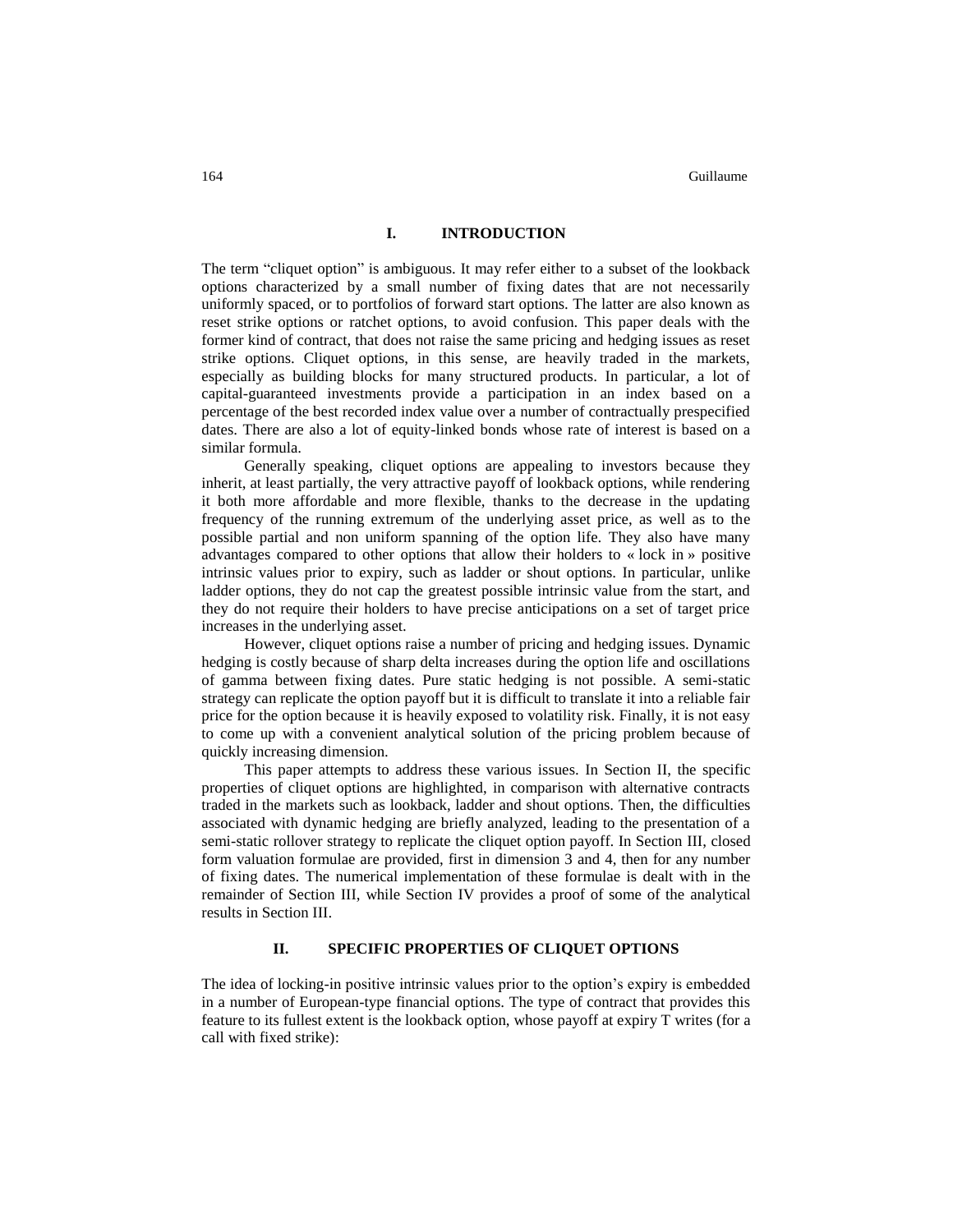$$
\underset{\text{e}}{\text{g}} \underset{\text{e}}{\text{sup}} \ \text{S(t)} - \underset{\text{g}}{\text{K}_{\div}^{\ddag}} \tag{2.1}
$$

where  $S(t)$ ,  $t \ge 0$  is the underlying asset and K is the strike price.

Instead of taking into account only the terminal asset value, all the prices quoted from time 0 to time T are factored in when computing the option payoff. The running maximum of  $S(t)$  is continuously and automatically updated. Taking  $K=S(0)$ , that is, defining the strike price as the value of the underlying at the contract's inception, this contract guarantees its holder that he or she will sell the underlying at the highest in the interval [0,T]. Buying at the lowest and selling at the highest, these are the ultimate goals of equity investors. The difficult problem of market timing, whether it be market entry or market exit, is thus automatically solved in an optimal manner by such contracts, that were originally valued by Conze and Viswanathan (1991).

The hi-lo option takes this idea even further, as it automatically captures the greatest variability of the underlying asset over the option life, yielding at expiry the following difference:

$$
\underset{\Theta \text{[G)}}{\overset{\text{2}}{\mathsf{g}}} \underset{\text{S(t)}}{\sup} S(t) - \underset{\Theta \text{[Gt]}}{\inf} S(t) \frac{\overset{\text{0}}{\mathsf{g}}}{\overset{\text{0}}{\mathsf{g}}} \tag{2.2}
$$

The main drawback of these two types of contracts is quite obvious: they are very expensive, so that option holders are rather unlikely to reach the breakeven point and thus receive a positive return from their investment. One simple way to lower the cost of lookback options consists in defining a discrete updating frequency of the running maximum or minimum. By the way, there can never be truly continuous updating in practice, even for the most liquid traded stocks, because of the minimum time gap between two quotations in the market, which can be very short but never arbitrarily short. It is clear that decreasing the updating frequency to, say, one day (closing market price) or, better, one week, will result in a lower expected value of the option and hence a lower premium. Such contracts are called discretely monitored lookback options. They preserve the global lookback property since there are still many equally spaced fixing dates, but not to its full extent.

Cliquet options are essentially a form of discretely monitored lookback options, albeit with three differences in practice:

- there are usually few fixing dates
- the lookback period may not span the entire option life
- the fixing dates are not always equally spaced

Denoting by  $\{t_1, t_2, \ldots, t_n\}$  the set of the n times at which positive intrinsic option values can be locked in - these times being called the fixing dates, with  $t(0)=0 < t_1 <$  $t_2$ <...  $\le t_n$ =T, one can write the payoff of a cliquet call as follows :

$$
(\max(S(t_1), S(t_2), \dots, S(t_n)) - K)^{+}
$$
\n(2.3)

It must be pointed out that, in the markets, the term "cliquet", when applied to a call option, is sometimes used interchangeably to refer to a ratchet option, whereby the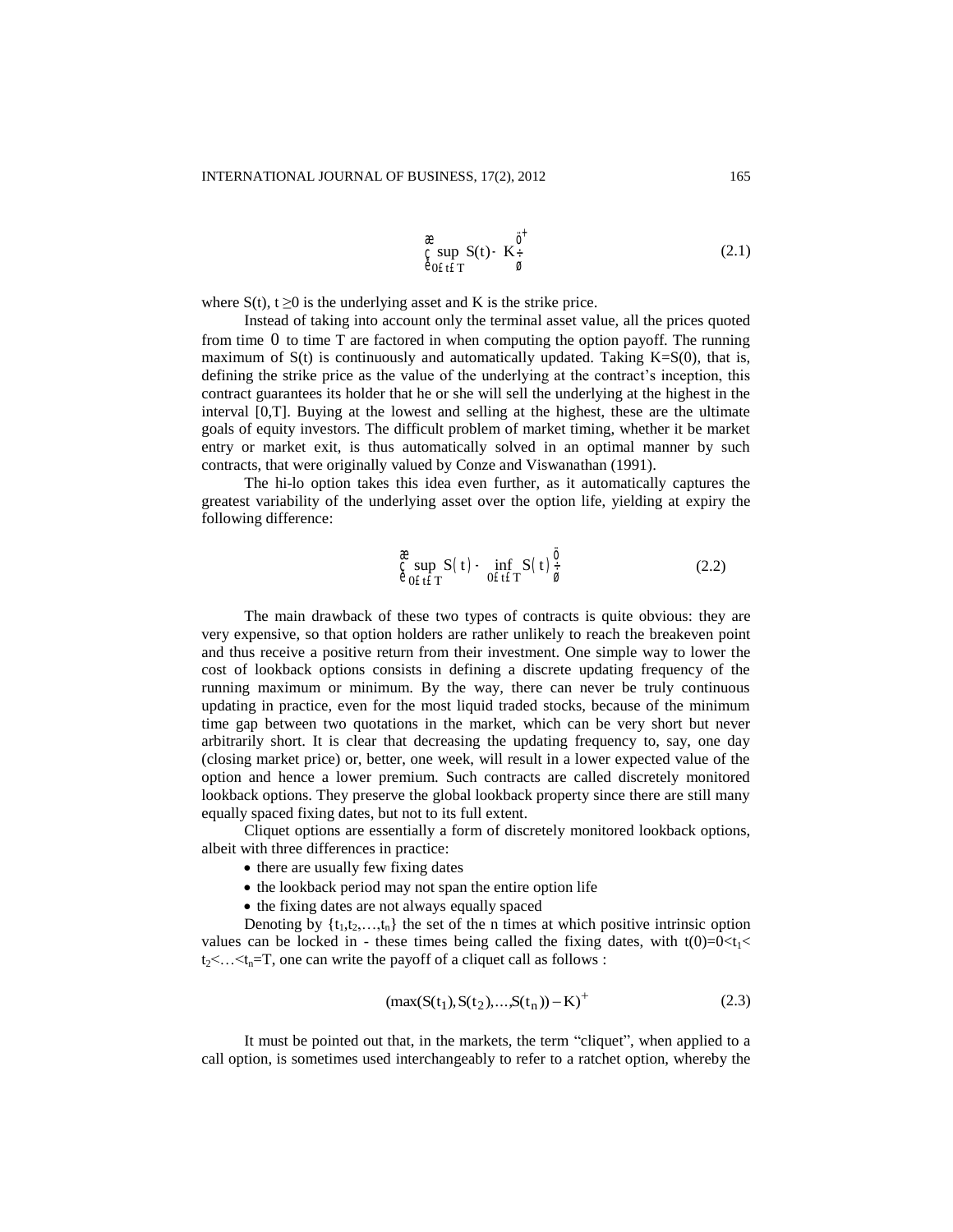strike price resets at each fixing date to the prevailing stock price while at the same time locking in the performance of the previous period, thus yielding at expiry the following payoff:

$$
\stackrel{n}{\hat{a}} \max [S(t_{i+1}) - S(t_i), 0]
$$
\n(2.4)

Compared to payoff (2.3), payoff (2.4) has no fixed strike and adds every positive contribution up until expiry. Ratchet options are simply a portfolio of forward starting options, hence they admit perfect static replication, unlike cliquet options (Buetow, 1999; Matosek, 2008).

There are no restrictions on the location of the fixing dates over  $[0, T]$  in a cliquet option contract. In particular, they may all be concentrated in a specific subinterval of  $[0,T]$  and leave large parts of  $[0,T]$  non monitored. This flexibility is valuable to investors because it enables them to tailor the option contract to their particular anticipations or hedging requirements, while it substantially reduces the option premium by waiving the lookback property when it is not needed.

The specificity of cliquet options is better grasped through a short analysis of their differences with alternative contracts that also embed a lock-in mechanism. For instance, ladder options are contracts whereby the set of the underlying asset price levels that can be locked in before expiry is prespecified at time zero - they are called the "rungs". Denoting by L the highest level or rung reached over the option life, a ladder call then provides its holder with the following payoff:

$$
\max[S(T) - K, L - K, 0]
$$
 (2.5)

Ladder options can be valued as combinations of barrier options and vanilla options (De Weert, 2008). The rungs may be attained at any time prior to T, but all prices other than the rungs and the terminal value of S will not be taken into account when computing the option payoff. In other words, the difference with a cliquet option is two-fold: there are no fixing dates and the maximum level that can be locked in is bounded. One advantage, as far as risk-averse investors are concerned, is that if they set the first rung of the ladder close enough to the spot price at the contract's inception, they are very likely to receive a minimum positive payoff, due to the high probability that the first rung will be attained. However, by definition, this minimum positive payoff is low. You need to add more and more rungs if you want the expected payoff to grow. But then, the premium of the ladder option gradually tends to that of a lookback option. If you think that the actual realized volatility of the underlying will be higher than the implied volatility priced by the market, then you might want to elevate the first rung in your ladder option to lower the premium but it is clearly risky to do so.

In contrast to a ladder option, a cliquet option does not require its holder to have precise anticipations on a set of target price increases in the underlying asset, which is attractive in uncertain markets or when you do not have enough expertise. Also, cliquet options do not involve capping the greatest possible intrinsic value from the start. Such a capping mechanism obviously does not allow to fully exploit market movements. Moreover, unlike ladder-type contracts, cliquet options enable their holders to take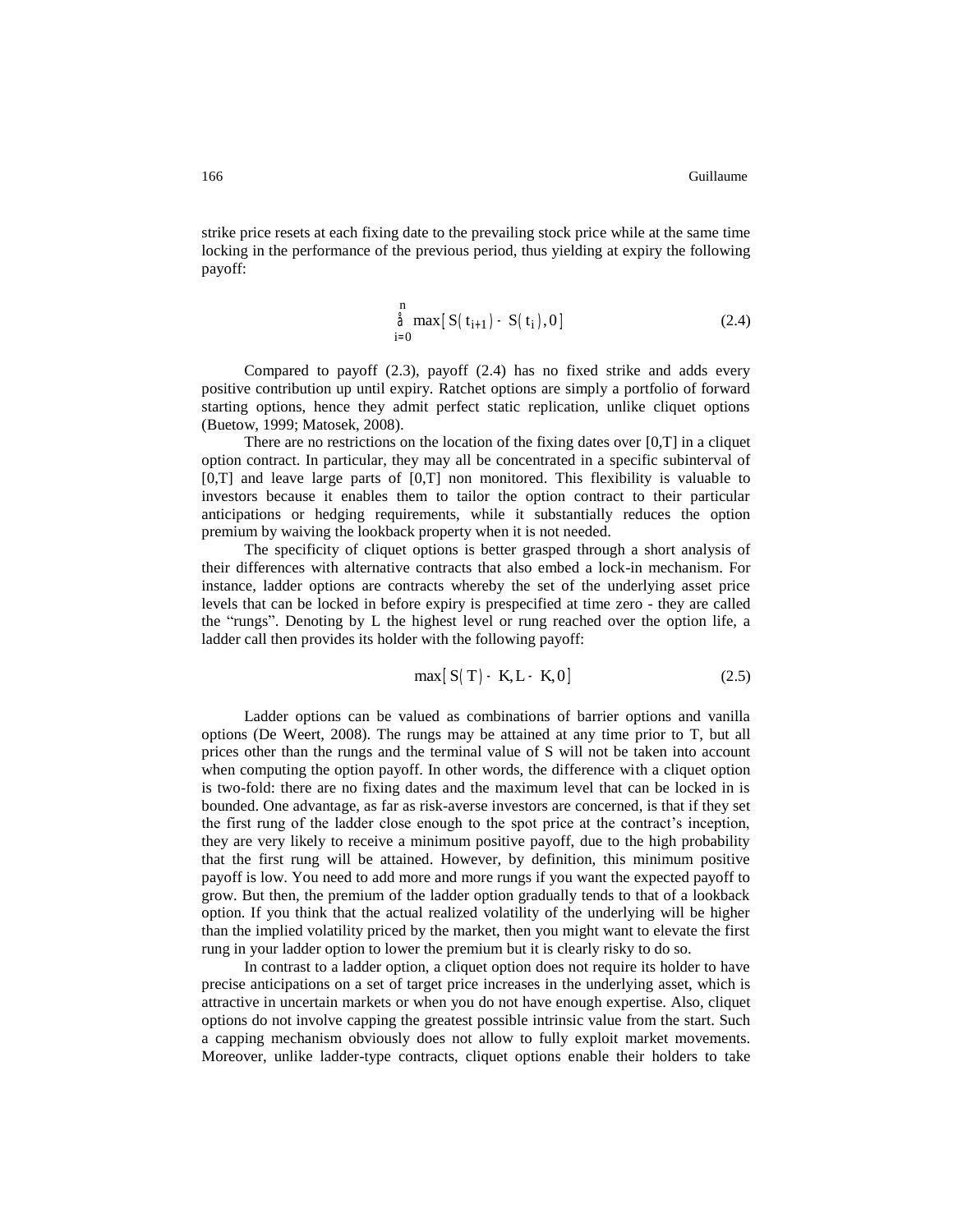advantage of specific time-related views or constraints. For instance, if there is a strong case that the underlying asset price will probably reach its maximum during a given subinterval of [0,T], because of scheduled events such a public announcement liable to provide impetus to the stock price of a company or elections likely to have a major impact on a currency, then the investor had better locate most of the fixing dates in this specific time area. Indeed, the shorter the lock-in period, the larger the drop in the option premium. Ultimately, you might even be able to generate a very high payoff with a single fixing date prior to expiry, which makes the option very affordable.

If you are uncertain about both the magnitude and the timing of the underlying asset price increases, an alternative strategy is to turn to a shout option. The latter allows you to lock in the intrinsic value of the option at any time prior to expiry – an action referred to as a « shout », thus providing the following payoff at maturity (for a call):

$$
\max_{\Theta} \mathcal{E}(\mathbf{S}(\mathbf{T}) - \mathbf{K}, \mathbf{S}(\mathbf{t}^*) - \mathbf{K}, \mathbf{0})
$$
 (2.6)

where  $t^*$  is the time chosen to "shout".

A shout option is valued in much the same way as an American option (Windcliff et al., 2001). This contract is well suited to investors who wish to play a more active role during the option life and who are not satisfied with the fact that a contract would prespecify either the possible lock-in price levels (ladder option) or the times at which the underlying asset price can be locked in (cliquet option). Compared to a ladder option, one advantage is that you are not stuck at a rung: if the underlying asset price reaches the otherwise highest prespecified rung and keeps on rising, you can wait before you shout in order to lock in even higher levels. Also, you can lock in any positive intrinsic value before expiry, including all those below the first rung or between two different rungs of a ladder option. Relative to a cliquet option, the holder of a shout option is free to wait and see how the market moves before deciding when to lock in an underlying asset price. On the downside, this generates uncertainty as you never know when it is optimal to shout, so that you are faced with the possibility of subsequent regrets, whereas a cliquet option provides as many possibilities of locking in asset price levels as there are fixing dates. Nothing theoretically rules out allowing for several "shouts" during the option life but then the option quickly becomes more expensive than a cliquet option. Also, shout options require steady monitoring and a lot of investors do not want to dedicate too much of their time to manage their option position. Lastly, from the point of view of derivatives sellers, shout options are difficult to hedge because of the unpredictability of the exercice time. For all these reasons, cliquet options are more popular than shout options in the markets.

As far as hedging is concerned, there are differences between the dynamics of the delta of a cliquet call and those of a vanilla call. In general, unless the option is then deeply out-of-the-money, the delta of a cliquet call will significantly increase in the vicinity of a fixing date as a consequence of the lock-in mechanism. Before the first fixing date  $t_1$ , this phenomenon is observed especially when there is little time left before  $t_1$  and when the underlying asset is then trading near the strike. If it is then trading far below the strike, though, the delta of the cliquet call will be quite similar to that of a vanilla call.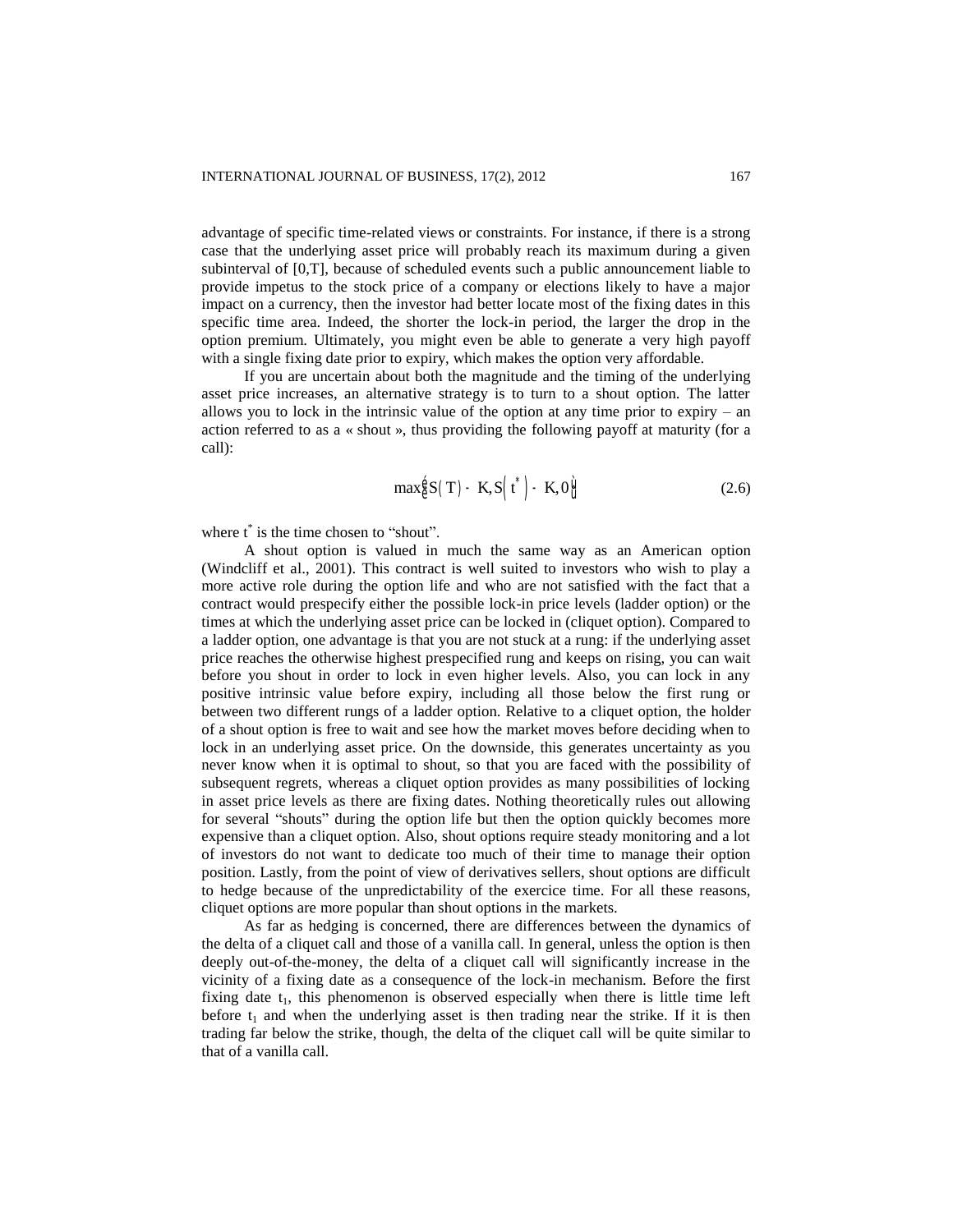If  $S(t_1) > K$ , the holder of the cliquet call option is sure to receive at least  $S(t_1) > K$ at expiry. This is why the value of a cliquet call is less sensitive than that of a vanilla call to a decline in the value of S below the level  $S(t_1)$  after time  $t_1$ . It will remain sensitive to such in a decline in the value of S, still, as the latter has a negative impact on the probability that S will reach levels above  $S(t_1)$  at fixing dates subsequent to  $t_1$ . But at least, unlike a vanilla call, a decline in the value of S below the level  $S(t_1)$  after time  $t_1$  has no negative impact on the probability that the option will end in-the-money at expiry.

In the vicinity of the second fixing date,  $t_2$ , the magnitude of the delta increase will depend on the current and past levels of the underlying. If the difference  $S(t_1)$ -K is positive and S is trading near the level  $S(t_1)$  little before  $t_2$ , then the delta increase is sharp. If S rises above the level  $S(t_1)$  and the time is close to t<sub>2</sub>, then the delta of the cliquet call tends to 1 and the gamma drops to zero. The more volatility around the level  $S(t_1)$  between  $t_1$  and  $t_2$ , the more delta oscillates, with gamma reaching a local maximum at the level  $S(t_1)$  just before  $t_2$ .

The same analysis carries over to any two consecutive fixing dates. Overall, there may be several areas of sharp delta fluctuations during the option life. These fluctuations will be particularly pronounced when the time is near the last fixing date and the underlying asset is trading near the latest locked-in maximum value. Thus, a delta hedging strategy may turn out to be very costly on a long maturity option, as high transaction costs are incurred due to the frequent rebalancing of the hedging portfolio. This issue is compounded when the option is written on an asset with limited liquidity or jumpy returns, as explained by Petrelli et al. (2008).

This is why, in practice, the sale of a cliquet option may be hedged by implementing a semi-static rollover strategy. Assuming there are three only fixing dates,  $t_1$ ,  $t_2$ ,  $t_3$  and the option expiry is  $t_3$ , the semi-static hedge of the sale of a cliquet call would proceed as follows:

- at time zero, buy a vanilla call struck at K and expiring at  $t_1$ .

- at time t<sub>1</sub> if  $S(t_1) > K$  then buy a new call struck at  $S(t_1)$  and expiring at t<sub>2</sub>; if  $S(t_1)$  K then buy a new call struck at K and expiring at  $t_2$ .

- at time t<sub>2</sub>, if  $S(t_2) > K$  then buy a new call struck at  $S(t_2)$  and expiring at t<sub>3</sub>; if  $S(t_2) < K$  and  $S(t_1) < K$  then buy a new call struck at K and expiring at  $t_3$ ; if  $S(t_2) < K$  and  $S(t_1)$ >K then buy a new call struck at  $S(t_1)$  and expiring at t<sub>3</sub>.

The same procedure easily extends to a higher number of fixing dates. However, it does not work without costs. First, the ability to implement the hedge depends on the availability of the required options in the market, which may be a problem if the underlying is not liquid enough or if the maturities are non-standard. Even if the required options are traded, there are vanilla option bid-ask spreads that need to be factored in.

Besides, it is not easy to value the cost of this semi-static rollover strategy at the time the cliquet call is sold. Indeed, it involves purchasing options in the future whose strikes are not known at time zero and depend on future values of S. Numerical methods must be used to approximate the value of these future contracts. Whatever numerical methods are used, the skew must also be taken into account to obtain a reliable price. When  $S(t_1) \le K$  and  $S(t_2) \le K$ , both vanilla options bought at times  $t_1$  and  $t_2$ are struck at K. To value the former at time zero, one should look at the  $[t_1, t_2]$  forward implied volatility point on the volatility surface. It is important to bear in mind that the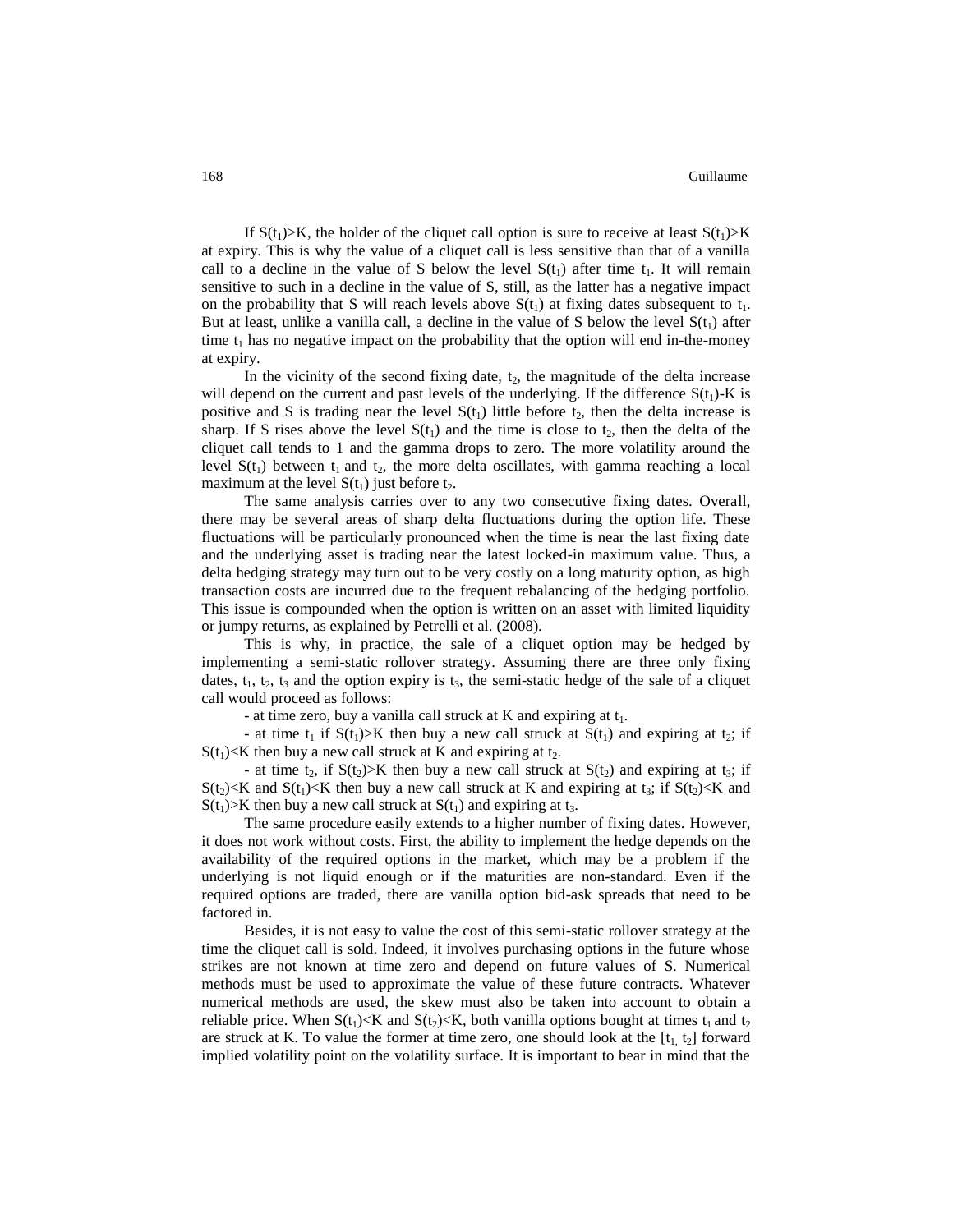associated skew is the  $[t_1, t_2]$  one, which is typically steeper than the  $[t_0, t_2]$  one. The farther  $t_1$  is from  $t_0$ , the higher the chances that the  $[t_1, t_2]$  option will be priced at time zero using an inappropriate skew, because there is uncertainty about the level K/S at time t<sub>1</sub> and about the variation in the slope of the skew curve between t<sub>0</sub> and t<sub>1</sub>. These problems are compounded when it comes to the valuation of the  $[t_1, t_2]$  option in the semi-static hedge. Next, when  $S(t_1) > K$  and  $S(t_2) > K$ , both vanilla options bought at times  $t_1$  and  $t_2$  are struck at a level above K but they are at-the-money at the time of purchase. Thus, the associated skew should be considered as an at-the-money forward skew, while traders blindly pricing these options off the spot volatility surface would use a volatility estimate that would be too low. Finally, when  $S(t_1) < K$  and  $S(t_2) > K$ , and when  $S(t_1)$  >K and  $S(t_2)$  < K, the variation in implied volatility caused by the skew varies according to the relative levels of  $S(t_1)$  and  $S(t_2)$  as well as on the relative distance of  $t_1$ and  $t_2$  to the option expiry; as the skew is steeper for short term maturities and the skew curve tends to flatten or even have an element of a smile shape for very high strikes, the net effect on implied volatility is likely to be strongly upward when  $S(t_1) < K$  and  $S(t_2)$ >K. Thus, the skew exposure is quite difficult to manage; for more material on this important practical issue, the reader is referred to Gatheral (2006), who shows that pricing this kind of structure with a local volatility model tends to underestimate the real value, relative to a stochastic volatility model, as it produces forward skews that are too flat.

There are also issues associated with the risk management of sensitivities other than delta and gamma, such as the vega of a cliquet option. The latter is typically higher than the vega of a vanilla option. Indeed, the larger the volatility of the underlying, the greater the probability to reach a new extremum on each fixing date. Moreover, as each new extremum is locked in, the option value is not exposed to the higher chance of adverse price movements. Another difference with the vega of a vanilla option is that the vega of a cliquet option is at its peak when the underlying is trading near the latest extremum that was locked in at one of the previous fixing dates, not when it is trading near the strike price. However, one must bear in mind that the vega of a cliquet option may be a misleading measure of volatility risk because this is a contract whose gamma changes sign and, as a result, vega may be small at precisely those places where sensitivity to actual volatility is very large. This issue is discussed by Wilmott (2002), who analyzes the implications of the fact that the point at which gamma changes sign depends on the relative move in S from one fixing to the next.

#### **III. VALUATION FORMULAE AND NUMERICAL IMPLEMENTATION**

As pointed out in the previous section, cliquet options may be hedged by a semi-static rollover strategy, but the latter is difficult to value at the time the option is sold. Therefore, it would be quite convenient to be able to refer to an easily computed noarbitrage price formula, at least as an analytical benchmark to test more general numerical schemes. Unfortunately, cliquet options are not easy to price by analytical methods because of the rapidly increasing dimension of the valuation problem. To put it simply, the more fixing dates, the higher the dimension, as measured by the required order of numerical integration. The main problem associated with increasing dimension is that analytical results rely on functions that are defined as multiple integrals that may not be easily computed or that may not even be known. As a consequence of this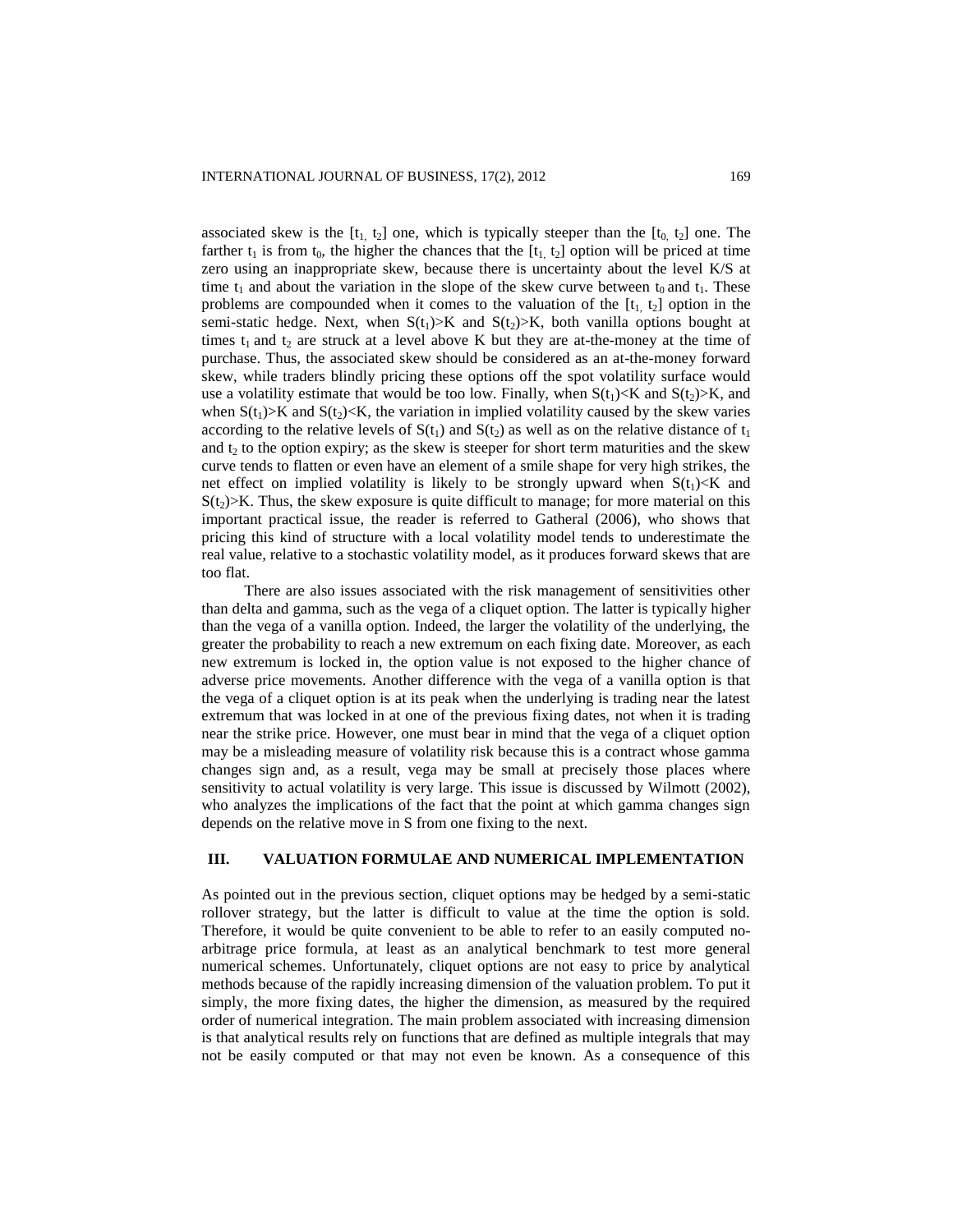dimension issue, the only closed form solution that has been published so far is a formula for a cliquet option with a single fixing date prior to expiry (Gray and Whaley, 1999) in a standard Black-Scholes framework. Other contributions focus on numerical methods, via either Monte Carlo simulation or a partial differential equation solver (Windcliff et al., 2006). It must be pointed out that the classical continuity correction of Broadie et al. (1999) used to provide an analytical approximation of the price of discretely monitored lookback options is unfortunately quite inaccurate when there are only few fixing dates, especially when the latter are not uniformly spaced over the option life, and it is therefore not suited to cliquet options.

The following Proposition 1 provides a closed form solution for the no-arbitrage value, V, of a cliquet option with expiry  $t_3$ , three fixing dates,  $t_1$ ,  $t_2$ , and  $t_3$ , assuming that the underlying asset S is driven by a geometric Brownian motion with constant volatility σ, payout rate d and risk-free interest rate r.

The following expressions will be used, with  $(i, j, m, n) \in N^4, i < j, m < n$ , where  $\lambda=1$  if the option is a call,  $\lambda=-1$  if the option is a put.

k = ln(K/S(t<sub>0</sub>))  
\nm<sub>(i)</sub> = (r - S<sup>2</sup>/2)t<sub>i</sub>, m<sub>(i)</sub> = (r + S<sup>2</sup>/2)t<sub>i</sub>  
\nm<sub>(i,j)</sub> = (r - S<sup>2</sup>/2)(t<sub>j</sub> - t<sub>i</sub>), m<sub>(i,j)</sub> = (r + S<sup>2</sup>/2)(t<sub>j</sub> - t<sub>i</sub>)  
\nS<sub>(i)</sub> = S
$$
\sqrt{t_i}
$$
, S<sub>(i,j)</sub> = S $\sqrt{t_j - t_i}$   
\nb(i, j) =  $\sqrt{\frac{t_i}{t_j}}$ , r(i, j) =  $\sqrt{1 - \frac{t_i}{t_j}}$ , r(i, j; m, n) =  $\sqrt{\frac{t_j - t_i}{t_n - t_m}}$ 

Also, the function  $\phi_n(a_1, a_2, \dots, a_n; \theta_1, \theta_2, \dots, \theta_{n-1}), a_i \in \mathbb{R}, \theta_i \in [-1, 1], i \in \mathbb{N}$ , is defined as follows: for n=1,  $\phi_n$  is the univariate standard gaussian cumulative distribution function ; for n=2,  $\phi_n$  is the bivariate standard gaussian cumulative distribution function ; for  $n>2$ ,  $\phi_n$  is given by :

$$
F_n = \begin{array}{c} a_1 & a_2 & a_n \end{array} \xrightarrow{\begin{array}{c} a_n \end{array}} \frac{\exp_{\zeta}^{\hat{\zeta}} - \frac{x_1^2}{2} - \frac{n-1}{\hat{\zeta}} \frac{(x_{i+1} - q_i x_i)^2}{2 \left(1 - q_i^2\right)} \frac{\hat{\zeta}}{\hat{\zeta}}} {x_1 z_1 + x_2 z_2 - x_1 z_3} \begin{array}{c} a_n \end{array} \xrightarrow{\hat{\zeta}} \frac{\exp_{\zeta}^{\hat{\zeta}} - \frac{x_1^2}{2} - \frac{n-1}{\hat{\zeta}} \frac{(x_{i+1} - q_i x_i)^2}{2 \left(1 - q_i^2\right)} \frac{\hat{\zeta}}{\hat{\zeta}}} d x_1 dx_2...dx_n
$$
\n
$$
(3.1)
$$

Proposition 1 can now be stated.

### **A. Proposition 1**

$$
V(S(t_0), \sigma, \delta, r, K, \{t_1, t_2, t_3\})
$$
\n
$$
(3.2)
$$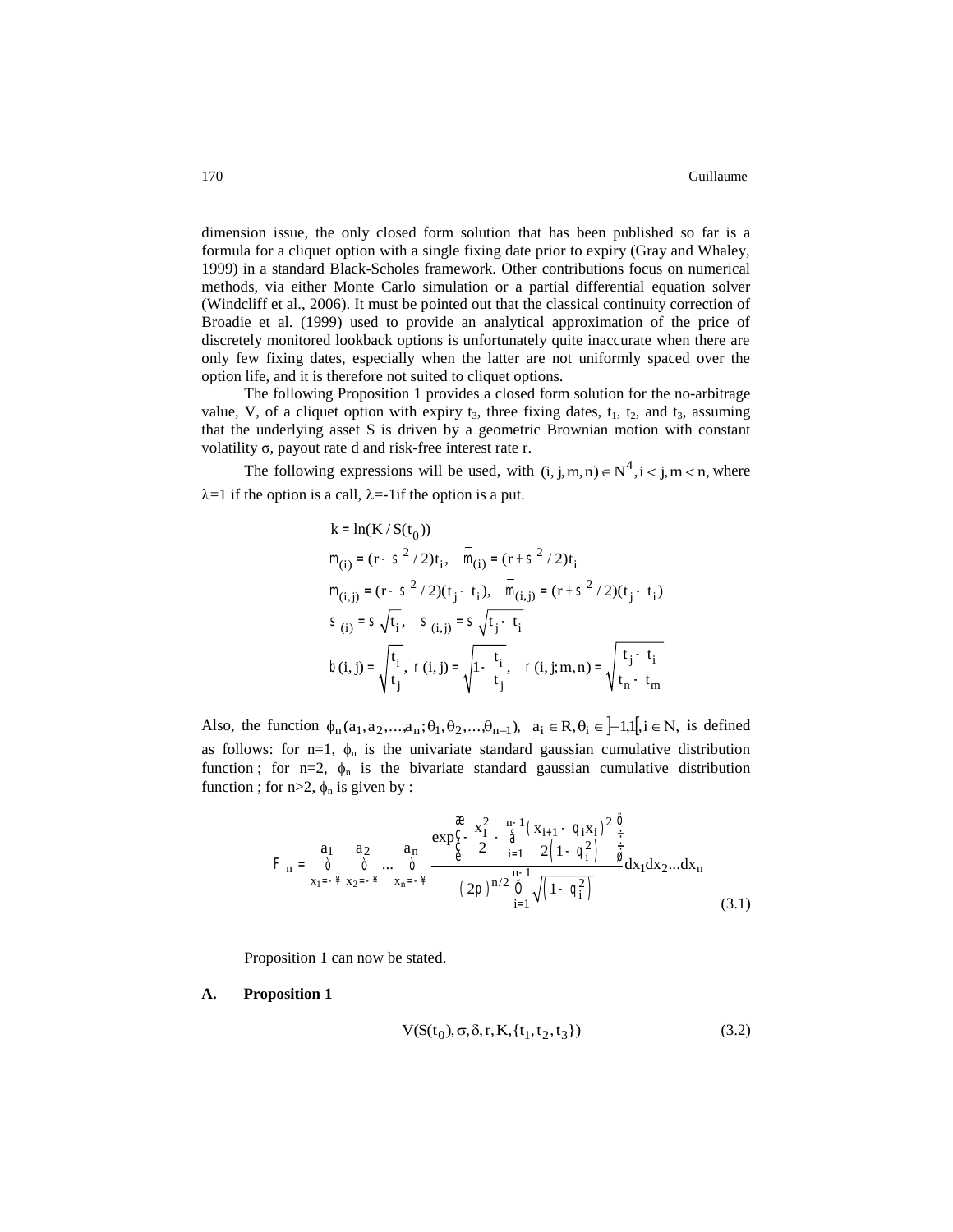$$
= \lambda \times \exp(-r(t_3 - t_1) - \delta t_1) \times S(t_0) \times \Phi_1 \left[ \lambda \times \frac{-k + \overline{\mu}_{(1)}}{\sigma_{(1)}} \right]
$$
\n
$$
+ \left[ \sum_{\hat{\theta}} \frac{e^{i\theta}}{s} \right] \times \frac{-m(t_3)}{s} \cdot \frac{1}{s} \cdot (1, 2; 1, 3) \frac{d}{dt}
$$
\n
$$
+ \left[ \sum_{\hat{\theta}} \frac{e^{i\theta}}{s} \right] \times \frac{-m(t_3)}{s} \cdot \frac{1}{s} \cdot (1, 2; 1, 3) \frac{d}{dt}
$$
\n
$$
+ \left[ \sum_{\hat{\theta}} \frac{e^{i\theta}}{s} \right] \times \frac{-m(t_3)}{s} \cdot \frac{1}{s} \cdot \frac{1}{s} \cdot \frac{m(t_3)}{s} \cdot (1, 2; 1, 3) \frac{d}{dt}
$$
\n
$$
+ \left[ \sum_{\hat{\theta}} \exp(-r(t_3 - t_2) - dt_2) \right] \times S(t_0) \times F_1 \frac{d}{dt} \times \frac{-m(t_3)}{s} \cdot \frac{1}{s} \cdot (1, 2; 1, 3) \frac{d}{dt}
$$
\n
$$
\times \left( \Phi_2 \left[ \lambda \times \frac{k - \overline{\mu}_{(1)}}{\sigma_{(1)}} \cdot \lambda \times \frac{-k + \overline{\mu}_{(2)}}{\sigma_{(2)}} \cdot \frac{-\beta_{(1, 2)}}{\sigma_{(1, 2)}} \right] + \Phi_1 \left[ \lambda \times \frac{-k + \overline{\mu}_{(1)}}{\sigma_{(1)}} \right] \times \Phi_1 \left[ \lambda \times \frac{\overline{\mu}_{(1, 2)}}{\sigma_{(1, 2)}} \right] \right]
$$
\n
$$
- \left[ \sum_{\hat{\theta}} \exp(-rt_3) \right] \times K \times F_1 \frac{d}{dt} \left[ \sum_{\hat{\theta}} \frac{-m(t_3)}{s} \cdot \frac{1}{\sigma_{(1)}} \frac{d}{dt} \cdot \frac{1}{s} \cdot \frac{m(t_3)}{\sigma_{(1)}} \frac{1}{\sigma_{(1)}} \right]
$$
\n
$$
+ \left[ \sum_{\hat{\theta}} \frac{e^{i\theta}}{
$$

A proof of Proposition 1 is provided in the Appendix.

Next, Proposition 2 gives a closed form solution for the no-arbitrage value, V, of a cliquet option with expiry  $t_4$ , and four fixing dates,  $t_1$ ,  $t_2$ ,  $t_3$  and  $t_4$ , under the same assumptions as in Proposition 1.

#### **B.** Proposition 2

$$
V(S(t_0), S, d, r, K, {t_1, t_2, t_3, t_4})
$$
  
=  $\int \exp(-r(t_4 - t_1) - dt_1) S(t_0)$  (3.3)

$$
\times \left(\Phi_{1}\left[\lambda \times \frac{-k+\overline{\mu}_{(1)}}{\sigma_{(1)}}\right] \times \Phi_{3}\left[\lambda \times \frac{-\mu_{(1,2)}}{\sigma_{(1,2)}},\lambda \times \frac{-\mu_{(1,3)}}{\sigma_{(1,3)}},\lambda \times \frac{-\mu_{(1,4)}}{\sigma_{(1,4)}}; \rho_{(1,2;1,3)},\rho_{(1,3;1,4)}\right]\right) \\ -1 \quad \text{exp}\left(-r t_{4}\right) \quad K \\ \times \frac{\mathcal{R}}{\hat{c}} F_{1\hat{\theta}}\left[\lambda \leftarrow \frac{-k+m_{(1)}}{S_{(1)}}\hat{\mu}\right] \left(\bar{F}_{3\hat{\theta}}\right] \left(\lambda \leftarrow \frac{-m_{(1,2)}}{S_{(1,2)}},1\right. \left.\left.\bar{F}_{3\hat{\theta}}\right],\lambda \leftarrow \frac{-m_{(1,3)}}{S_{(1,3)}},1\right) \left(\lambda \leftarrow \frac{-m_{(1,4)}}{S_{(1,4)}}; \Gamma_{(1,2;1,3)},\Gamma_{(1,3;1,4)}\right) \hat{\mu}^{+}_{\hat{\theta}} \\ +1 \quad \text{exp}\left(-r \left(t_{4}-t_{2}\right)-dt_{2}\right) \left(\bar{S}\left(t_{0}\right)\right)
$$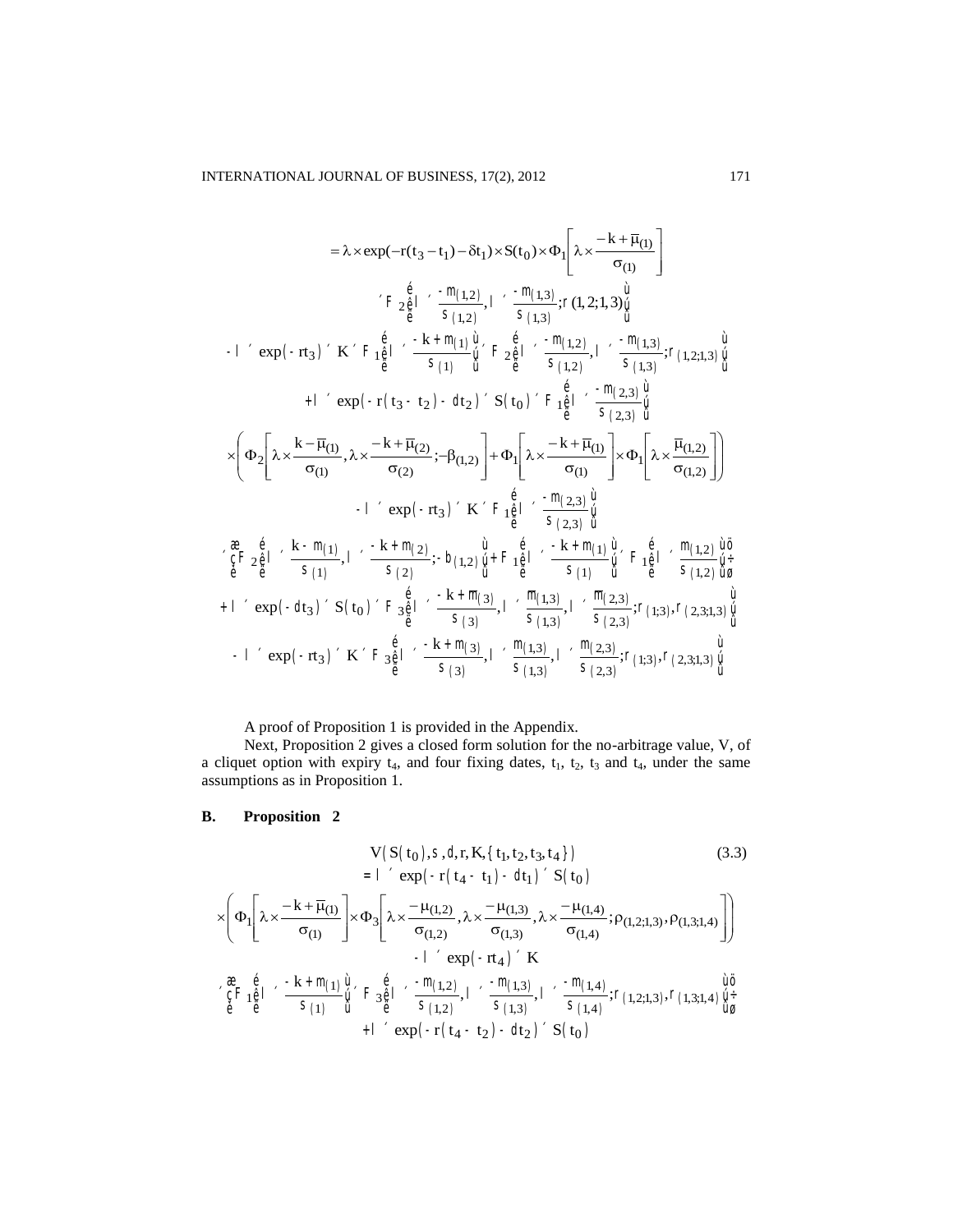Guillaume

$$
\times \left(\Phi_{2}\left[\lambda \times \frac{k-\overline{\mu}_{(1)}}{\sigma_{(1)}},\lambda \times \frac{-k+\overline{\mu}_{(2)}}{\sigma_{(2)}};-\beta_{(1,2)}\right]+\Phi_{1}\left[\lambda \times \frac{-k+\overline{\mu}_{(1)}}{\sigma_{(1)}}\right]\times \Phi_{1}\left[\lambda \times \frac{\overline{\mu}_{(1,2)}}{\sigma_{(1,2)}}\right]\right) \\ \times F_{2}\frac{e}{\theta}\left[\begin{array}{c} -\frac{m_{(2,3)}}{\sigma_{(2,3)}},1-\frac{m_{(2,4)}}{\sigma_{(2,4)}};r_{(2,3;2,4)}\frac{u}{u} \\ -1-\exp(-rt_{4})&K\end{array}\right. \\ \times\frac{e}{\theta}\left[\begin{array}{c}E+\frac{e}{\theta} & \frac{k-m_{(1)}}{\sigma_{(1)}}\end{array}\right],\quad \frac{-k+m_{(2)}}{\sigma_{(2)}};-b_{(1,2)}\frac{u}{u}+F_{1}\frac{e}{\theta}\left[\begin{array}{c} -k+m_{(1)}\frac{u}{u} \\ -k\frac{u}{u} \end{array}\right]F_{1}\frac{e}{\theta}\left[\begin{array}{c} -\frac{m_{(1,2)}}{\sigma_{(1,2)}}\frac{u}{u} \\ -\frac{m_{(2,3)}}{\sigma_{(2,3)}}\end{array}\right]. \\ \times F_{2}\frac{e}{\theta}\left[\begin{array}{c} -\frac{m_{(2,3)}}{\sigma_{(2,3)}}\end{array}\right],\quad \frac{-m_{(2,4)}}{\sigma_{(2,3)}};r_{(2,3;2,4)}\frac{u}{u} \\ +\frac{1-\exp(-r(t_{4}-t_{3})-dt_{3})}{\exp(-r(t_{4}-t_{3})-dt_{3})}&K(t_{0})\end{array}\right]
$$

Proof of Proposition 2 is similar to that of Proposition 1 and is therefore omitted. Finally, for a number of fixing dates greater than 4, the previous results can be generalized to produce the more compact Proposition 3.

#### $\mathbf{C}$ . **Proposition 3**

$$
V(S(t_0), S, d, r, K, \{t_1, t_2, ..., t_n\})
$$
\n
$$
\begin{array}{ll}\n & \text{(3.4)} \\
 & \text{(3.4)} \\
 & \text{(3.5)} \\
 & \text{(3.5)} \\
 & \text{(3.6)} \\
 & \text{(3.7)} \\
 & \text{(3.8)} \\
 & \text{(3.9)} \\
 & \text{(3.9)} \\
 & \text{(3.9)} \\
 & \text{(3.1)} \\
 & \text{(3.1)} \\
 & \text{(3.4)} \\
 & \text{(3.4)} \\
 & \text{(3.5)} \\
 & \text{(3.7)} \\
 & \text{(3.9)} \\
 & \text{(3.9)} \\
 & \text{(3.1)} \\
 & \text{(3.1)} \\
 & \text{(3.4)} \\
 & \text{(3.4)} \\
 & \text{(3.5)} \\
 & \text{(3.6)} \\
 & \text{(3.7)} \\
 & \text{(3.8)} \\
 & \text{(3.9)} \\
 & \text{(3.9)} \\
 & \text{(3.9)} \\
 & \text{(3.1)} \\
 & \text{(3.1)} \\
 & \text{(3.1)} \\
 & \text{(3.2)} \\
 & \text{(3.3)} \\
 & \text{(3.3)} \\
 & \text{(3.4)} \\
 & \text{(3.5)} \\
 & \text{(3.6)} \\
 & \text{(3.7)} \\
 & \text{(3.8)} \\
 & \text{(3.9)} \\
 & \text{(3.9)} \\
 & \text{(3.9)} \\
 & \text{(3.1)} \\
 & \text{(3.1)} \\
 & \text{(3.1)} \\
 & \text{(3.1)} \\
 & \text{(3.2)} \\
 & \text{(3.3)} \\
 & \text{(3.3)} \\
 & \text{(3.4)} \\
 & \text{(3.4)} \\
 & \text{(3.5)} \\
 & \text{(3.5)} \\
 & \text{(3.6)} \\
 & \text{(3.6)} \\
 & \text{(3.7)} \\
 & \text{(3.8)} \\
 & \text{(3.9)} \\
 & \text{(3.9)} \\
 & \text{(3.9)} \\
 & \text{(3.1)} \\
 & \text{(3.1)} \\
 & \text{(3.1)} \\
 & \text{(3.1)} \\
 & \text{(3.2)} \\
 & \text{(3.3)} \\
 & \text{(3.3)} \\
 & \text{(3.4)} \\
 & \text{(3.5)} \\
 & \text{(3.6)} \\
 & \text{(3.7)} \\
 & \text{(3.9)} \\
 & \text{(3.9)} \\
 & \text{(3.1)} \\
 & \text{(3.1)} \\
 & \text{(3.1)} \\
 & \text{(3.2)} \\
 & \text{(3.3)} \\
 & \
$$

where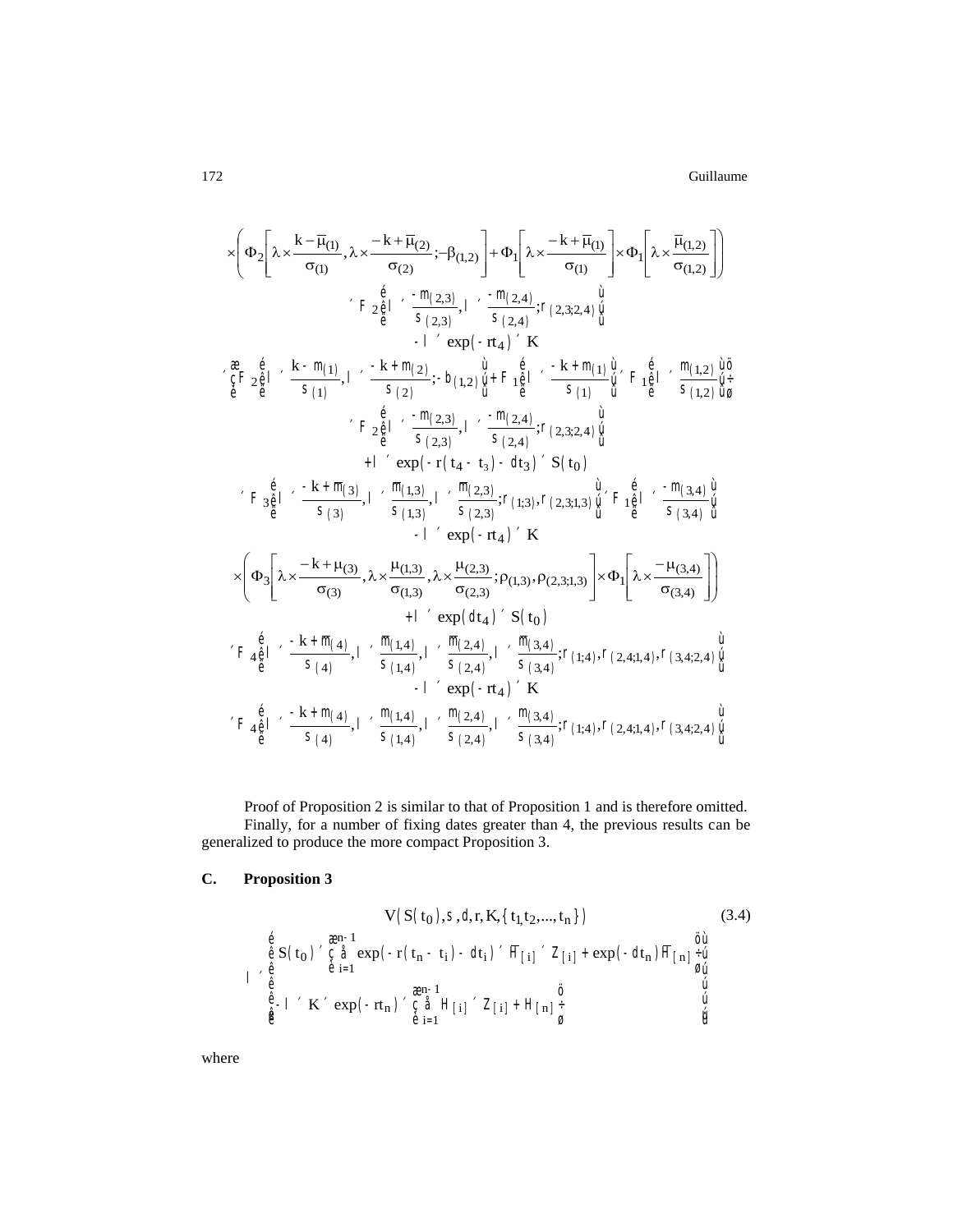$$
H_{[i]} = \Phi_i \left[ \begin{matrix} \lambda \times \frac{-k + \mu_{(i)}}{\sigma_{(i)}}, \lambda \times \frac{\mu_{(1,i)}}{\sigma_{(1,i)}}, \lambda \times \frac{\mu_{(2,i)}}{\sigma_{(2,i)}}, \dots, \lambda \times \frac{\mu_{(i-1,i)}}{\sigma_{(i-1,i)}}; \\ \rho_{(1;i)}, \rho_{(2,i;1,i)}, \rho_{(3,i;2,i)}, \dots, \rho_{(i-1,i;i-2,i)} \\ \vdots \\ \rho_{(1;i)}, \rho_{(2,i;1,i)}, \rho_{(3,i;2,i)}, \dots, \rho_{(i-1,i;i-2,i)} \\ \vdots \\ \rho_{(1;i)} = F_{i\hat{e}} \left[ \begin{array}{cc} -k + \overline{m}_{(i)}, & \overline{m}_{(1,i)}, & \overline{m}_{(2,i)}, \dots, 1 \\ \overline{s}_{(1,i)}, & \overline{s}_{(2,i)}, \dots, 1 \end{array} \right. & \begin{array}{c} \overline{m}_{(i-1,i)}, \underline{u} \\ \overline{s}_{(i-1,i)}, \underline{u} \\ \overline{u} \\ \overline{u} \end{array} \\ \begin{array}{c} \underline{\overline{u}} \\ \underline{\overline{v}} \\ \underline{\overline{v}} \\ \underline{\overline{v}} \\ \underline{\overline{v}} \\ \underline{\overline{v}} \\ \underline{\overline{v}} \\ \underline{\overline{v}} \\ \underline{\overline{v}} \\ \underline{\overline{v}} \\ \underline{\overline{v}} \\ \underline{\overline{v}} \\ \underline{\overline{v}} \\ \underline{\overline{v}} \\ \underline{\overline{v}} \\ \underline{\overline{v}} \\ \underline{\overline{v}} \\ \underline{\overline{v}} \\ \underline{\overline{v}} \\ \underline{\overline{v}} \\ \underline{\overline{v}} \\ \underline{\overline{v}} \\ \underline{\overline{v}} \\ \underline{\overline{v}} \\ \underline{\overline{v}} \\ \underline{\overline{v}} \\ \underline{\overline{v}} \\ \underline{\overline{v}} \\ \underline{\overline{v}} \\ \underline{\overline{v}} \\ \underline{\overline{v}} \\ \underline{\overline{v}} \\ \underline{\overline{v}} \\ \underline{\overline{v}} \\ \underline{\overline{v}} \\ \underline{\overline{v}} \\ \underline{\overline{v}} \\ \underline{\overline{v}} \\ \underline{\overline{v}} \\ \underline{\overline{v}} \\ \underline{\overline{v}} \\ \underline{\overline{v}} \\ \underline{\overline{
$$

Although Proposition 3 nests Proposition 1 and Proposition 2, its terse formulation may render it relatively unclear and ambiguous without the help of the fully expanded Proposition 1 and Proposition 2, and thus it was useful to state the latter. Moreover, Proposition 2 and Proposition 3 include dimension reductions that do not appear in the more compact Proposition 3, and they are therefore more efficient to use when pricing cliquet options with three or four fixing dates.

From a numerical point of view, the valuation formulae presented in this section raise the question of the computation of the function  $\Phi$ . As the number of fixing dates increases, so does the dimension of numerical integration. Fortunately, unlike lookback options, most cliquet options traded in the markets have few fixing dates, as mentioned earlier. Moreover, the dimension of numerical integration can be reduced by using the following identities:

 When there are three fixing dates, the actual numerical dimension of the function  $\Phi_3$  can be brought down from 3 to 1 by using :

$$
F_3 [b_1, b_2, b_3; q_1, q_2] = \int_{x_2}^{x_2} \frac{\exp(-x_2^2/2)}{\sqrt{2p}} N_{\hat{\theta}}^{\hat{\theta}} \frac{b_1 - q_1 x_2}{\sqrt{1 - q_1^2}} \hat{u} N_{\hat{\theta}}^{\hat{\theta}} \frac{b_3 - q_2 x_2}{\sqrt{1 - q_2^2}} \hat{u} \frac{d x_2}{\sqrt{1 - q_2^2}} \tag{3.5}
$$

 When there are four fixing dates, the actual numerical dimension of the function  $\Phi_4$  can be reduced from 4 to 2 by using :

$$
F_4 [b_1, b_2, b_3, b_4; q_1, q_2, q_3]
$$
\n
$$
b_2 \frac{b_3 - q_2 x_2}{\sqrt{1 - q_2^2}} \frac{e}{\xi} \frac{\left(x_2^2 + x_3^2\right)\frac{a}{\xi}}{2 \frac{a}{\xi} \frac{b_1 - q_1 x_2}{\frac{a}{\xi}} \frac{a}{\xi} \frac{b_1 - q_1 x_2 \frac{a}{\xi}}{1 - q_1^2 \frac{a}{\xi}} \frac{b_4 - q_3 \sqrt{1 - q_2^2 x_3} - q_3 q_2 x_2 \frac{a}{\xi} \frac{a}{\xi}}{1 - q_3^2 \frac{a}{\xi}}]
$$
\n(3.6)\n
$$
x_2 = -\frac{y}{\xi} \frac{b_3 - q_2 x_2}{x_3 - x_3} \frac{a}{\xi} \frac{\left(x_2^2 + x_3^2\right)\frac{a}{\xi}}{\xi} \frac{b_1 - q_1 x_2 \frac{a}{\xi}}{\xi} \frac{b_2 \frac{a}{\xi}}{\xi} \frac{b_3 - q_3 \sqrt{1 - q_2^2 x_3} - q_3 q_2 x_2 \frac{a}{\xi}}{\xi} \frac{a}{\xi}
$$

 When there are five fixing dates, the actual numerical dimension of the function  $\Phi_5$  can be brought down from 5 to 3 by using :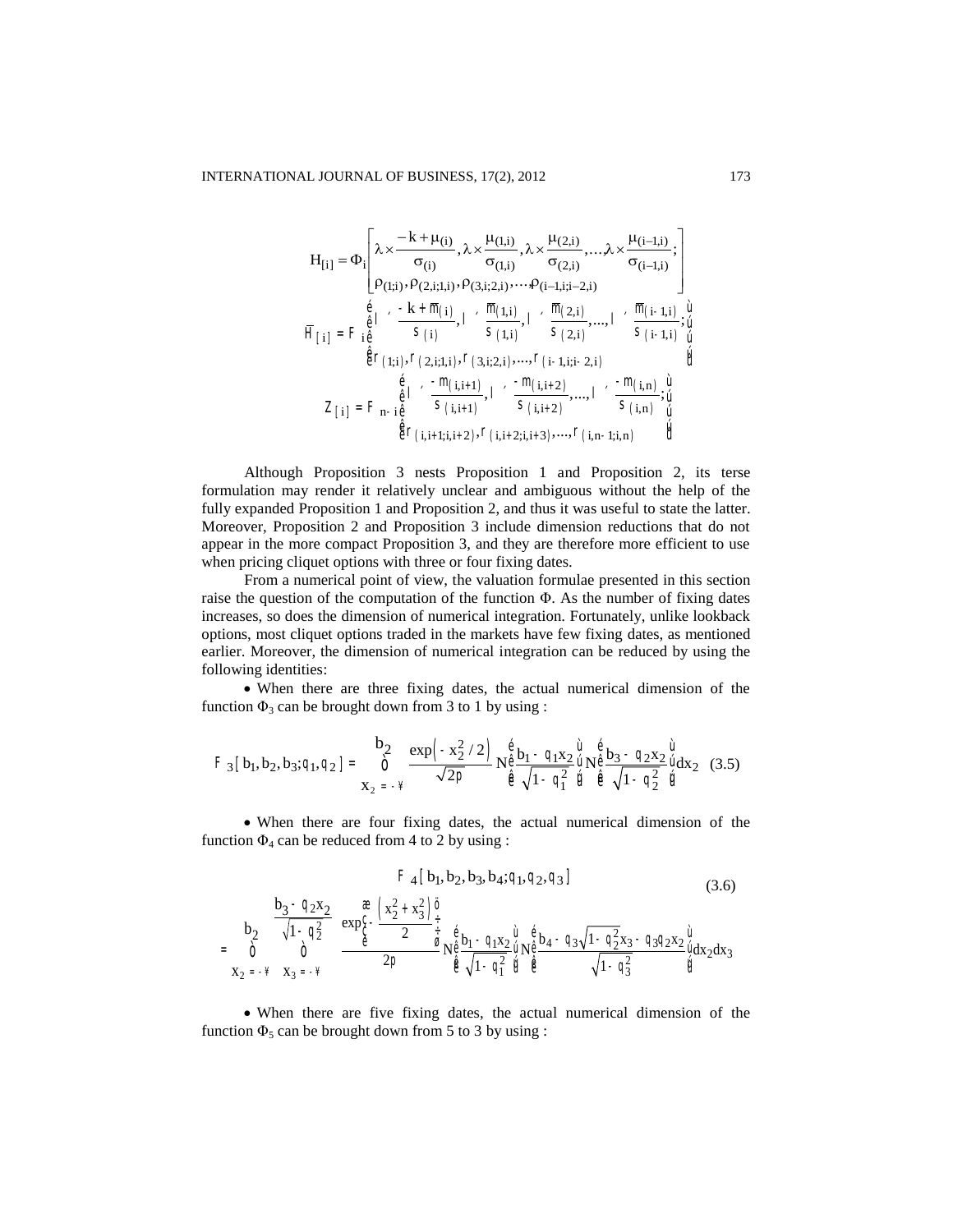Guillaume

$$
F_{5}[b_{1}, b_{2}, b_{3}, b_{4}, b_{5}; q_{1}, q_{2}, q_{3}, q_{4}] \qquad (3.7)
$$
\n
$$
b_{2} \frac{b_{3} - q_{2}x_{2}}{\sqrt{1 - q_{2}^{2}}} b_{4} - q_{3}\sqrt{1 - q_{3}^{2}x_{3}} - q_{3}q_{2}x_{2}}{\sqrt{1 - q_{3}^{2}}} \frac{\alpha}{\sqrt{1 - q_{3}^{2}}} \frac{\left(x_{2}^{2} + x_{3}^{2} + x_{4}^{2}\right)\frac{\ddot{\varphi}}{\dot{\varphi}}}{\left(2\pi\right)^{3/2}}}{\left(2\pi\right)^{3/2}} \frac{\alpha}{\dot{\varphi}} \frac{\left(x_{2}^{2} + x_{3}^{2} + x_{4}^{2}\right)\frac{\ddot{\varphi}}{\dot{\varphi}}}{\left(2\pi\right)^{3/2}}}{\left(2\pi\right)^{3/2}} \frac{\alpha}{\dot{\varphi}} \frac{\dot{\varphi}}{\dot{\varphi}} \frac{b_{1} - q_{1}x_{2}\dot{\varphi}}{\sqrt{1 - q_{1}^{2}}\dot{\varphi}}}{\left(2\pi\right)^{3/2}} \frac{\dot{\varphi}}{\dot{\varphi}} \frac{b_{1} - q_{1}x_{2}\dot{\varphi}}{\sqrt{1 - q_{1}^{2}}\dot{\varphi}} \frac{\dot{\varphi}}{\dot{\varphi}} \frac{b_{2} - q_{4}\sqrt{1 - q_{3}^{2}x_{4} - q_{4}q_{3}\sqrt{1 - q_{2}^{2}}x_{3} - q_{4}q_{3}q_{2}x_{2}\dot{\varphi}}}{\sqrt{1 - q_{4}^{2}}\dot{\varphi}} \frac{\dot{\varphi}}{\dot{\varphi}} \frac{b_{3}x_{2}\dot{\varphi}}{\dot{\varphi}} \frac{\dot{\varphi}}{\dot{\varphi}}}{\left(2\pi\right)^{3/2}} \frac{\alpha}{\dot{\varphi}} \frac{\alpha}{\dot{\varphi}} \frac{\dot{\varphi}}{\dot{\varphi}}}{\left(2\pi\right)^{3/2}} \frac{\alpha}{\dot{\varphi}} \frac{\alpha}{\dot{\varphi}} \frac{\dot{\varphi}}{\dot{\varphi}} \frac{b_{1} - q_{1}x_{2}\dot{\varphi}}{\dot{\varphi}} \frac{\dot{\varphi}}{\dot{\varphi}}}{\sqrt{1 - q_{1}^{2}}\dot{\
$$

• More generally, when there are over five fixing dates, the actual numerical dimension of the function  $\Phi_n$  can always be reduced by a factor of 2 by using :

$$
F_{n}[b_{1}, b_{2},..., b_{n-1}, b_{n}; q_{1}, q_{2},..., q_{n-2}, q_{n-1}]
$$
\n
$$
= \int_{0}^{\frac{\pi}{2}} b_{2} \int_{0}^{1} \frac{1}{\sqrt{1-q_{1}^{2}} \int_{0}^{\frac{\pi}{2}} \frac{x_{2}^{2}}{2} - \frac{1}{2(1-q_{2}^{2})} (x_{3} - q_{2}x_{2})^{2} ... - \frac{1}{2(1-q_{n-2}^{2})} (x_{n-1} - q_{n-2}x_{n-2})^{2} \frac{1}{\frac{1}{2}}}
$$
\n
$$
= \int_{0}^{\frac{\pi}{2}} b_{1} \int_{0}^{1} \frac{1}{\sqrt{1-q_{1}^{2}} \int_{0}^{\frac{\pi}{2}} \frac{1}{\sqrt{1-q_{1}^{2}}} \int_{0}^{\frac{\pi}{2}} \frac{1}{\sqrt{1-q_{1}^{2}}} \int_{0}^{\frac{\pi}{2}} \frac{1}{\sqrt{1-q_{1}^{2}}} \int_{0}^{\frac{\pi}{2}} \frac{1}{\sqrt{1-q_{1}^{2}}} \int_{0}^{\frac{\pi}{2}} \frac{1}{\sqrt{1-q_{1}^{2}}} \int_{0}^{\frac{\pi}{2}} \frac{1}{\sqrt{1-q_{1}^{2}}} \int_{0}^{\frac{\pi}{2}} \frac{1}{\sqrt{1-q_{1}^{2}}} \int_{0}^{\frac{\pi}{2}} \frac{1}{\sqrt{1-q_{1}^{2}}} \int_{0}^{\frac{\pi}{2}} \frac{1}{\sqrt{1-q_{1}^{2}}} \int_{0}^{\frac{\pi}{2}} \frac{1}{\sqrt{1-q_{1}^{2}}} \int_{0}^{\frac{\pi}{2}} \frac{1}{\sqrt{1-q_{1}^{2}}} \int_{0}^{\frac{\pi}{2}} \frac{1}{\sqrt{1-q_{1}^{2}}} \int_{0}^{\frac{\pi}{2}} \frac{1}{\sqrt{1-q_{1}^{2}}} \int_{0}^{\frac{\pi}{2}} \frac{1}{\sqrt{1-q_{1}^{2}}} \int_{0}^{\frac{\pi}{2}} \frac{1}{\sqrt{1-q_{1}^{2}}} \int_{0}^{\frac{\pi}{2}} \frac{1}{\sqrt{1-q_{1}^{2}}} \int_{0}^{\frac{\pi}{2}} \frac{1}{\sqrt{1-q_{1}^{2}}} \int_{0
$$

The identities  $(3.5) - (3.8)$  can be obtained using tedious algebra and their proof is therefore omitted. The quality of numerical integration using  $(3.5) - (3.8)$  was tested up to six fixing dates. That would be the required dimension for the valuation of a three-year expiry cliquet option with semi-annual observation points or a six-month expiry cliquet option with monthly observation frequency, for instance. The identities  $(3.5) - (3.8)$  were implemented using a simple 16-point Gauss-Legendre quadrature rule. In every dimension, 500 option prices were computed by means of Proposition 1, Proposition 2 and Proposition 3, with randomly drawn parameters. The results were compared with those obtained by a Monte Carlo simulation using antithetic variates and the Mersenne Twister random number generator. The main findings are summarized in Tables 1, 2, 3 and 4. In terms of efficiency, it always takes less than one second to compute the option prices on an ordinary personal computer, which is very quick in absolute terms and dramatically more efficient than simulation techniques. It must be pointed out that the efficiency gains are even greater when it comes to the computation of the option sensitivities or greeks. Moreover, there is a clear pattern of linear convergence of the Monte Carlo estimates to the analytical values as more and more simulations are performed in all the tested dimensions. This high quality of numerical integration is not surprising, given the smoothness of the integrands in every dimension. Cases of numerical instability might arise only for extremely high values of the correlation coefficients inside the integrands. After a little numerical experiment, it was found that problems were encountered for values above 99.5%. But such values would come up only for very weird contract specifications, such a single fixing date one day before expiry on a two-year option, and these would actually never be met in the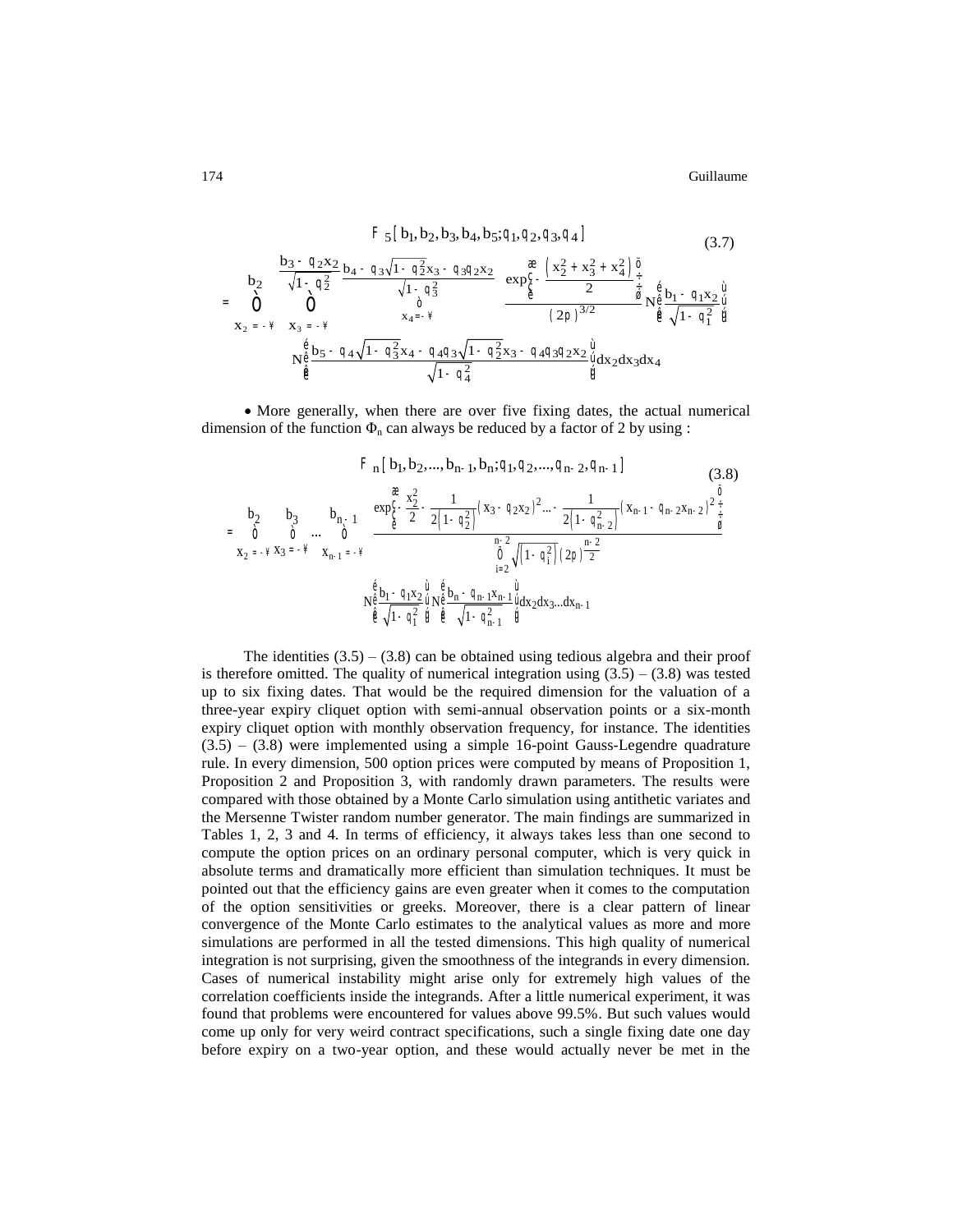markets. Besides, alternative, more sophisticated quadrature rules that handle almost singular points could then be resorted to.

Thus, in low dimensions, the analytical formulae provided in this paper give very efficient and accurate numerical results, while the computational time required for a Monte Carlo simulation to produce reasonably accurate approximations is clearly not satisfactory for practical purposes. As more and more fixing dates are added, the quality of a plain Gauss-Legendre implementation of (3.8) will deteriorate. One solution is then to implement an adaptive Gauss-Legendre quadrature based, for instance, on a Kronrod rule. There is plenty of scientific software available for that matter so that it is not necessary to know the technical details. Another, more powerful, solution is to notice that the function Φ that needs to be computed in increasing dimension has the attractive feature that it matches the special structure of Gaussian convolutions handled by the extremely efficient Broadie-Yamamoto algorithm (Broadie and Yamamoto, 2005). Using the latter will ensure that the above stated Proposition 3 can be implemented with confidence in high dimensions. For evidence about the power of the mentioned algorithm, the reader is referred to the above cited original paper.

|                                                                                 | танг т        |                    |                    |
|---------------------------------------------------------------------------------|---------------|--------------------|--------------------|
| Cliquet option values with three non-uniformly spaced fixing dates <sup>a</sup> |               |                    |                    |
|                                                                                 | Average       | Average difference | Maximum            |
|                                                                                 | computational | with analytical    | difference with    |
|                                                                                 | time          | formula            | analytical formula |
| Analytical formula                                                              | 0.15          |                    | $\theta$           |
| Monte Carlo                                                                     | 0.82          | 0.63               | 0.96               |
| 100,000 simulations                                                             |               |                    |                    |
| Monte Carlo                                                                     | 5.58          | 0.19               | 0.56               |
| 1,000,000 simulations                                                           |               |                    |                    |
| Monte Carlo                                                                     | 52.6          | 0.025              | 0.161              |
| $10,000,000$ simulations                                                        |               |                    |                    |

**Table 1**

<sup>a</sup> The analytical formula used is Proposition 1. The function  $\Phi_3$  in Proposition 1 is computed using identity (3.5) along with a 16-point Gauss-Legendre quadrature. The reported averages were computed out of a sample of 500 theoretical option values with randomly drawn parameters. The average computational time is measured in seconds. The average difference between the Monte Carlo approximations and the analytical prices is reported as a percentage of the option prices. So is the maximum difference too.

| Cliquet option with four non-uniformly spaced fixing dates b |               |                    |                    |
|--------------------------------------------------------------|---------------|--------------------|--------------------|
|                                                              | Average       | Average difference | Maximum            |
|                                                              | computational | with analytical    | difference with    |
|                                                              | time          | formula            | analytical formula |
| Analytical formula                                           | 0.26          | 0                  | $\theta$           |
| Monte Carlo                                                  | 1.07          | 0.45               | 1.05               |
| 100,000 simulations                                          |               |                    |                    |
| Monte Carlo                                                  | 7.88          | 0.17               | 0.46               |
| $1,000,000$ simulations                                      |               |                    |                    |
| Monte Carlo                                                  | 74.81         | 0.029              | 0.213              |
| $10,000,000$ simulations                                     |               |                    |                    |

| Table 2 |  |
|---------|--|
|---------|--|

<sup>b</sup> The analytical formula used is Proposition 2. The function  $\Phi_4$  in Proposition 2 is computed using identity (3.6) along with a 16-point Gauss-Legendre quadrature.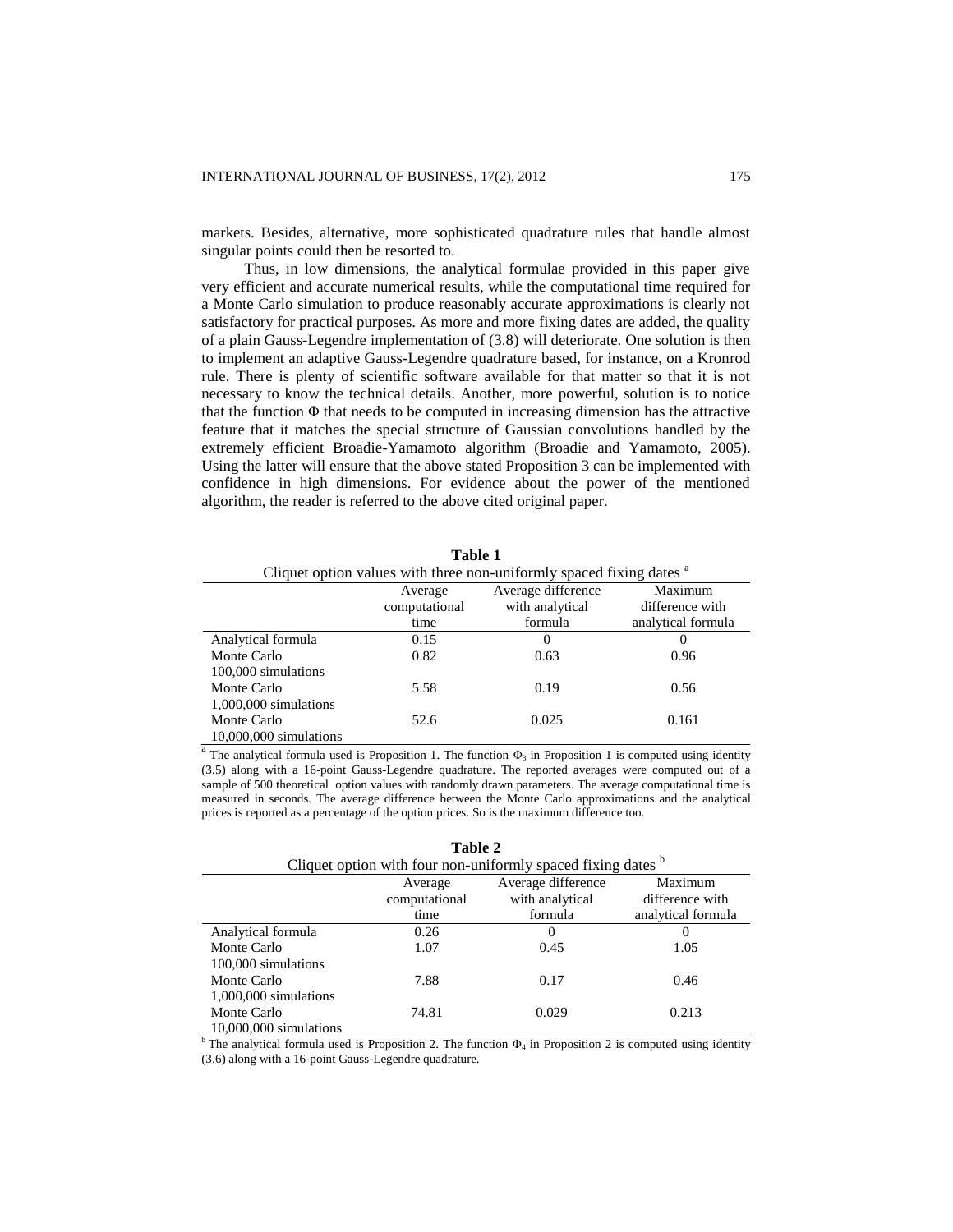| Cliquet option with five non-uniformly spaced fixing dates $\sim$ |               |                    |                    |
|-------------------------------------------------------------------|---------------|--------------------|--------------------|
|                                                                   | Average       | Average difference | Maximum difference |
|                                                                   | computational | with analytical    | with analytical    |
|                                                                   | time          | formula            | formula            |
| Analytical formula                                                | 0.38          |                    | $\theta$           |
| Monte Carlo                                                       | 1.24          | 0.51               | 0.82               |
| 100,000 simulations                                               |               |                    |                    |
| Monte Carlo                                                       | 9.85          | 0.22               | 0.63               |
| 1,000,000 simulations                                             |               |                    |                    |
| Monte Carlo                                                       | 95.32         | 0.042              | 0.176              |
| 10,000,000                                                        |               |                    |                    |
| simulations                                                       |               |                    |                    |

**Table 3** Cliquet option with five non-uniformly spaced fixing dates  $\degree$ 

<sup>c</sup> The analytical formula used is Proposition 3. The function  $\Phi_5$  in Proposition 3 is computed using identity (3.7) along with a 16-point Gauss-Legendre quadrature.

| Table 4                                                            |               |                    |                    |
|--------------------------------------------------------------------|---------------|--------------------|--------------------|
| Cliquet option with six non-uniformly spaced fixing dates $\alpha$ |               |                    |                    |
|                                                                    | Average       | Average difference | Maximum difference |
|                                                                    | computational | with analytical    | with analytical    |
|                                                                    | time          | formula            | formula            |
| Analytical formula                                                 | 0.89          | $\theta$           | $\theta$           |
| Monte Carlo                                                        | 1.45          | 0.54               | 0.91               |
| 100,000 simulations                                                |               |                    |                    |
| Monte Carlo                                                        | 12.16         | 0.26               | 0.49               |
| $1,000,000$ simulations                                            |               |                    |                    |
| Monte Carlo                                                        | 123.66        | 0.038              | 0.184              |
| $10,000,000$ simulations                                           |               |                    |                    |

<sup>d</sup> The analytical formula used is Proposition 3. The function  $\Phi_6$  in Proposition 3 is computed using identity (3.8) along with a 16-point Gauss-Legendre quadrature.

# **IV. APPENDIX : PROOF OF PROPOSITION 1**

The dynamics of the underlying asset S under the risk-neutral measure Q are driven by the classical geometric Brownian motion:

$$
dS(t) = (r - d)S(t)dt + \sigma S(t)dB(t)
$$
\n(4.1)

Where r is the constant riskless rate,  $\sigma$  is the constant volatility of S, d is a constant payout rate on S and B(t) is a standard Brownian motion.

Following the risk-neutral valuation method (Harrison and Kreps, 1979; Harrison and Pliska, 1981), the no-arbitrage value, at time  $t_0$ , of a cliquet call option with three fixing dates  $t_1$ ,  $t_2$ ,  $t_3$  and expiry  $t_3$ , is given by:

$$
C(S(t_0), K, r, S, d, t_1, t_2, t_3)
$$
  
= exp(-r×t<sub>3</sub>)×E<sub>Q</sub>[(S(t<sub>1</sub>)×S(t<sub>2</sub>)×S(t<sub>3</sub>)-K)<sup>+</sup>|S(t<sub>0</sub>)] (4.2)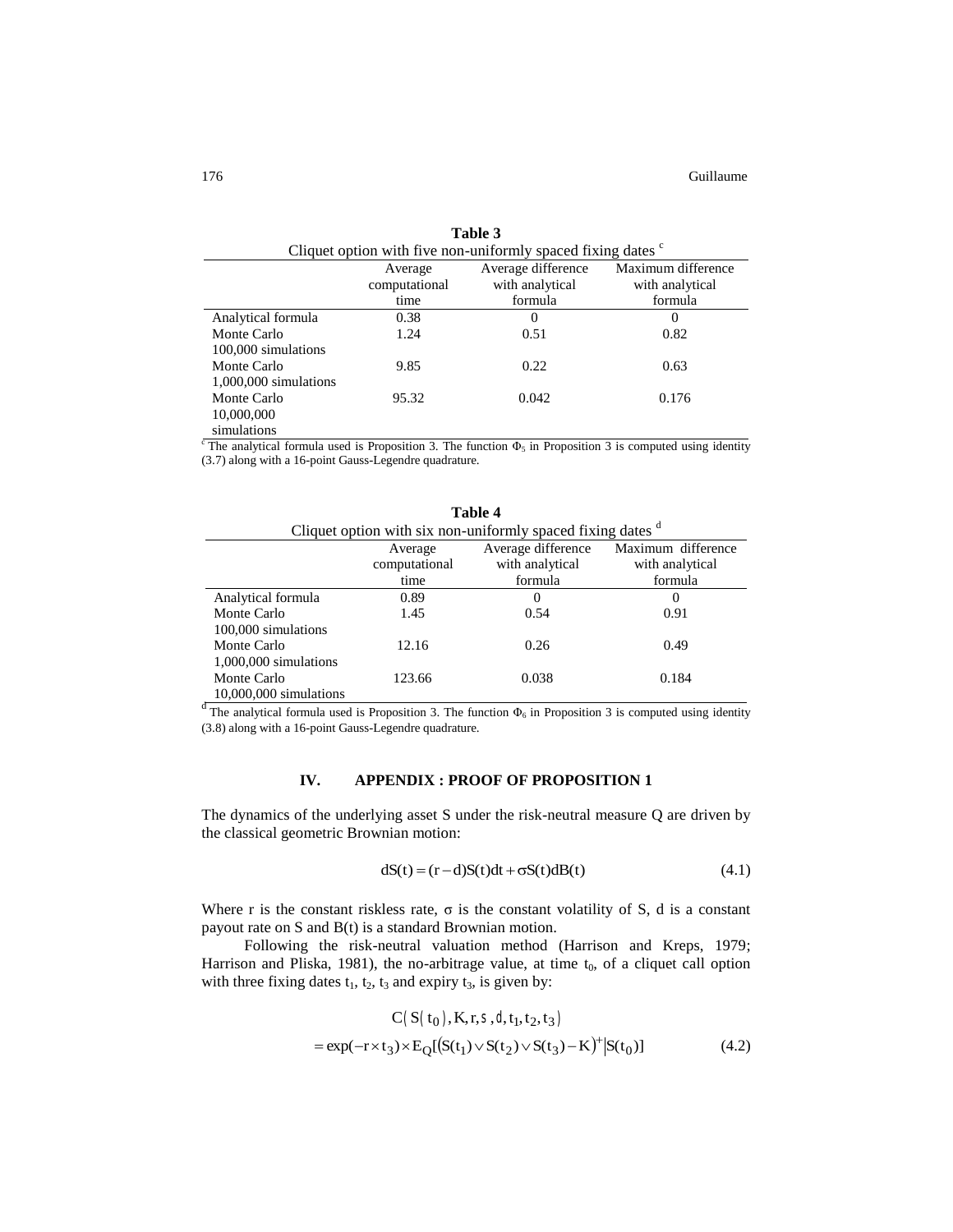where  $E_Q$  is the expectation operator under the risk-neutral probability measure Q. Breaking down the various possible outcomes, the right-hand side of (4.2) can be expanded as follows :

$$
\exp(-r \times t_3) \times
$$
  
\n
$$
E_Q[(S(t_1) - K) \times I_1 + (S(t_2) - K) \times I_2 + (S(t_3) - K) \times I_3]S(t_0)]
$$
\n(4.3)

with

$$
I_1 = I\{S(t_1) > K, S(t_1) > S(t_2), S(t_1) > S(t_3)\}\tag{4.4}
$$

$$
I_2 = I\{S(t_2) > K, S(t_2) > S(t_1), S(t_2) > S(t_3)\}\tag{4.5}
$$

$$
I_3 = I\{S(t_3) > K, S(t_3) > S(t_1), S(t_3) > S(t_2)\}\tag{4.6}
$$

where I is the indicator function.

Using Girsanov's theorem, (4.3) becomes:

$$
\exp(-\delta t_1 - r(t_3 - t_1)) \times S(t_0) \times E_{Q(1)}[I_1]S(t_0)]
$$
  
+ 
$$
\exp(-\delta t_2 - r(t_3 - t_2)) \times S(t_0) \times E_{Q(2)}[I_2]S(t_0)]
$$
  
+ 
$$
\exp(-\delta t_3) \times S(t_0) \times E_{Q(3)}[I_3]S(t_0)] - \exp(\pi_3) \times K \times E_Q[I_1 + I_2 + I_3]S(t_0)]
$$
 (4.7)

where  $Q^{(1)}$ ,  $Q^{(2)}$  and  $Q^{(3)}$  are three measures equivalent to Q whose Radon-Nikodym derivatives are given by :

$$
\frac{dQ^{(i)}}{dQ}|F_{t_i} = \exp_{\hat{\theta}}^{\alpha} - \frac{S^2}{2}t_i + SB(t_i)\frac{\hat{\theta}}{\hat{y}}, i\hat{\theta} \quad \{1, 2, 3\}
$$
(4.8)

where  $F_t$  is the natural filtration of B(t).

Thus, it suffices to compute the expectations of  $I_1$ ,  $I_2$  and  $I_3$  under Q. A classical change of drift from  $\mu = (r - d - \sigma^2 / 2)t_i$  to  $\mu = (r - d + \sigma^2 / 2)t_i$  will provide the same expectations under  $Q^{(i)}$ .

Since the logarithm is a monotonically increasing function, the functions  $I_1$ ,  $I_2$ and  $I_3$  are equal to:

$$
I_1 = I\{X(t_1) > k, X(t_1) > X(t_2), X(t_1) > X(t_3)\}\tag{4.9}
$$

$$
I_2 = I\{X(t_2) > k, X(t_2) > X(t_1), X(t_2) > X(t_3)\}\tag{4.10}
$$

$$
I_3 = I{X(t_3) > k, X(t_3) > X(t_1), X(t_3) > X(t_2)}
$$
\n(4.11)

where  $X(t) = \ln(S(t)/S(t_0))$  and  $k = \ln(K/S(t_0))$ 

Next, by definition of Brownian motion, the random variables  $X(t_1)$ ,  $X(t_2) - X(t_1), X(t_3) - X(t_1)$  and  $X(t_3) - X(t_2)$  can be written as follows: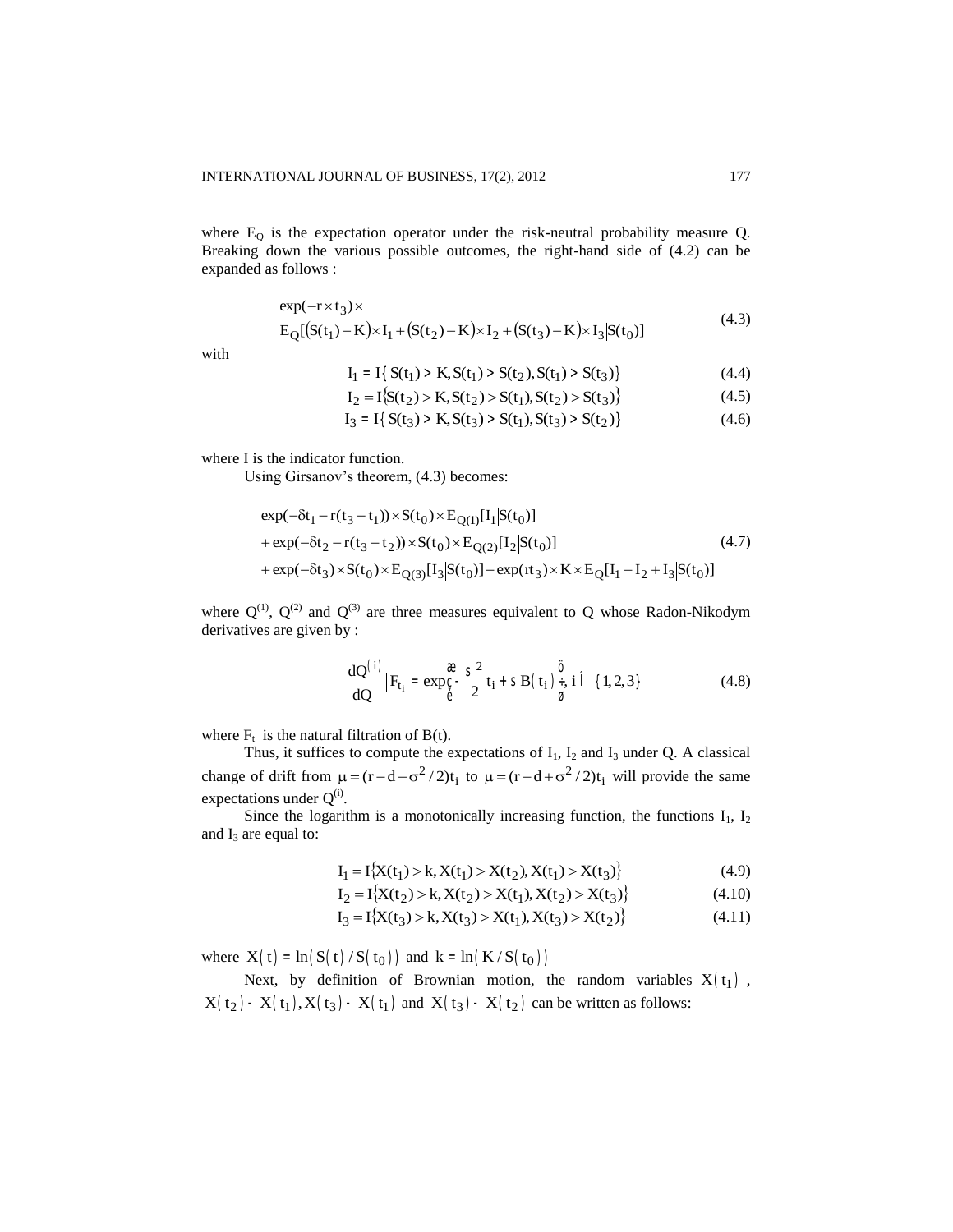Guillaume

$$
X(t_1) = \mu t_1 + \sigma \phi_1 \sqrt{t_1} \tag{4.12}
$$

$$
X(t_2) - X(t_1) = m(t_2 - t_1) + Sf_2\sqrt{t_2 - t_1}
$$
 (4.13)

$$
X(t_3) - X(t_1) = m(t_3 - t_1) + S(f_2\sqrt{t_2 - t_1} + f_3\sqrt{t_3 - t_2})
$$
 (4.14)

$$
X(t_3) - X(t_2) = m(t_3 - t_2) + Sf_3 \sqrt{t_3 - t_2}
$$
 (4.15)

where  $f_1, f_2$  and  $f_3$  are three mutually independent standard normal random variables with unit variance.

To calculate  $E_O[I_1|S(t_0)]$ , one can notice, by the independence of Brownian increments, that the variable  $X(t_1)$  is independent from the variables  $X(t_2) - X(t_1)$ and  $X(t_3) - X(t_1)$ . Then, using (4.12) – (4.14), a little calculation produces:

$$
E_{Q}[I_{1}|S(t_{0})]
$$
  
= $F_{1 \hat{\theta}} \frac{\hat{e} \ln(S/K) + m t_{1} \hat{u}}{s \sqrt{t_{1}}} F_{2 \hat{\theta}} \frac{\hat{e}}{s} - \frac{m(t_{2} - t_{1})}{s \sqrt{(t_{2} - t_{1})}}, -\frac{m(t_{3} - t_{1})}{s \sqrt{(t_{3} - t_{1})}}; \sqrt{\frac{t_{2} - t_{1}}{t_{3} - t_{1}} \hat{u}}$ (4.16)

To compute  $E_Q[I_2|S(t_0)]$  , one  $by$ expanding can start  $Q(X(t_2) > k, X(t_2) > X(t_1))$  as follows:

$$
Q(X(t_2) > k, X(t_2) > X(t_1))
$$
  
= Q(X(t\_2) > k, X(t\_1) < k) + Q(X(t\_2) - X(t\_1) > 0)Q(X(t\_1) > k) (4.17)

Then, using the independence of the variables  $X(t_3) - X(t_2)$  and  $X(t_2) - X(t_1)$ , one can obtain :

$$
E_{Q}[I_{2}|S(t_{0})]
$$
\n
$$
= \frac{a}{\varepsilon} F_{2} \frac{\dot{e}}{\varepsilon} \frac{k - mt_{1}}{s\sqrt{t_{1}}}, \frac{-k + mt_{2}}{s\sqrt{t_{2}}}; -\sqrt{\frac{t_{1}}{t_{2}}}\frac{\dot{u}}{\dot{u}} + F_{1} \frac{\dot{e}}{\varepsilon} \frac{-k + mt_{1}}{s\sqrt{t_{1}}}\frac{\dot{u}}{\dot{u}}F_{1} \frac{\dot{e}}{\varepsilon} \frac{m(t_{2} - t_{1})}{s\sqrt{t_{2}} - t_{1}}\frac{\dot{u}}{\dot{u}} \frac{m(t_{2} - t_{1})}{s\sqrt{t_{2}} - t_{1}}\frac{\dot{u}}{\dot{u}} \qquad (4.18)
$$
\n
$$
F_{1} \frac{\dot{e}}{\varepsilon} \frac{-m(t_{3} - t_{2})}{s\sqrt{(t_{3} - t_{2})}}\frac{\dot{u}}{\dot{u}}
$$

Next, the expectation  $E_Q[I_3|S(t_0)]$  can be expanded into integral form as follows:

$$
E_{Q}[I_{3}|S(t_{0})]
$$
\n(4.19)  
\n
$$
\begin{array}{ccc}\nx_{3} & x_{3} & k \\
\hat{0} & \hat{0} & \hat{0} & Q(X(t_{1}) \hat{1} dx_{1}, X(t_{2}) \hat{1} dx_{2}, X(t_{3}) \hat{1} dx_{3}) dx_{3} dx_{2} dx_{1} \\
x_{1} = -\frac{y}{2}x_{2} = -\frac{y}{2}x_{3} = -\frac{y}{2}\n\end{array}
$$
\n(4.19)

By the Markov property of Brownian motion, we have: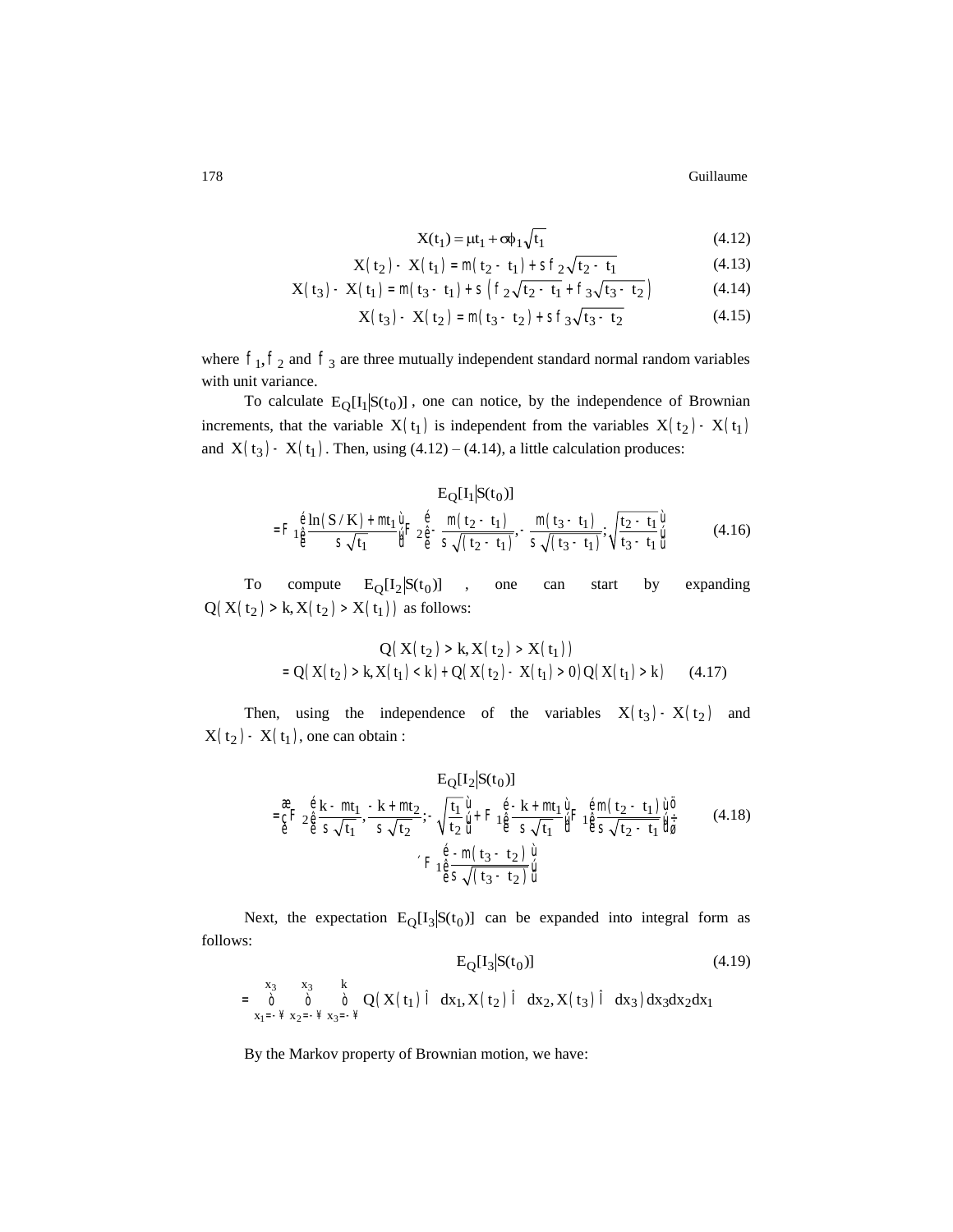$$
Q(X(t_1) \hat{I} dx_1, X(t_2) \hat{I} dx_2, X(t_3) \hat{I} dx_3)
$$
\n
$$
= Q(X(t_1)) ^{\top} Q(X(t_2) \hat{I} dx_2 | X(t_1)) ^{\top} Q(X(t_3) \hat{I} dx_3 | X(t_2))
$$
\n
$$
= \frac{1}{(2p) \frac{3}{2} \sqrt{(1 - t_1 / t_2)(1 - t_2 / t_3)}}
$$
\n
$$
\frac{a}{(2p) \frac{a}{2} \sqrt{(1 - t_1 / t_2)(1 - t_2 / t_3)}}
$$
\n
$$
exp_C^c - \frac{1}{2} \frac{a}{(2p) \frac{a}{2} \sqrt{t_1}} \frac{x_2 - mt_2}{\hat{a}} - \frac{\frac{a}{2} \frac{x_2 - mt_2}{s \sqrt{t_2}}}{2(1 - t_1 / t_2)} - \frac{\frac{a}{2} \frac{x_3 - mt_3}{s \sqrt{t_3}}}{2(1 - t_2 / t_3)} - \frac{\frac{a}{2} \frac{x_2 - mt_2}{s \sqrt{t_2}} \frac{\hat{a}^2}{\hat{a}}}{2(1 - t_2 / t_3)} + \frac{\frac{a}{2} \frac{x_3 - mt_3}{s \sqrt{t_2}}}{\frac{a}{\hat{a}} \sqrt{\frac{s}{s \sqrt{t_2}}}}}{\frac{a}{\hat{a}} \sqrt{\frac{s}{s \sqrt{t_2}}}}
$$
\n(4.20)

Then, performing the necessary calculations, one can obtain the following result:

$$
E_{Q}[I_{3}|S(t_{0})]
$$
\n
$$
=F_{3\frac{\hat{\theta}}{\theta}}\frac{-k+m t_{3}}{s\sqrt{t_{3}}}, \frac{m(t_{3}-t_{1})}{s\sqrt{(t_{3}-t_{1})}}, \frac{m(t_{3}-t_{2})}{s\sqrt{(t_{3}-t_{2})}}; \sqrt{1-\frac{t_{1}}{t_{3}}}, \sqrt{\frac{t_{3}-t_{2}}{t_{3}-t_{1}}}\frac{\hat{u}}{\hat{u}}
$$
\n(4.21)

This completes the proof for a cliquet call option with three fixing dates  $t_1$ ,  $t_2$ ,  $t_3$  and expiry  $t_3$ . The same method can be applied to value cliquet options with a greater number of fixing dates, by using the following generalization of (4.21) for  $n^3 4$ :

$$
Q(X(t_{n}) > k, X(t_{n}) > X(t_{1}), X(t_{n}) > X(t_{2}),..., X(t_{n}) > X(t_{n-1}))
$$
\n
$$
\stackrel{\hat{e}-k + mt_{n}}{\hat{e}} , \stackrel{m}{\leq} \frac{(t_{n} - t_{1})}{s\sqrt{(t_{n} - t_{1})}}, \frac{m(t_{n} - t_{2})}{s\sqrt{(t_{n} - t_{2})}},..., \frac{m(t_{n} - t_{n-1})}{s\sqrt{(t_{n} - t_{n-1})}}; \stackrel{\hat{u}}{\hat{u}}{\hat{u}}
$$
\n
$$
= F_{n}^{\hat{e}} \stackrel{\hat{e}}{\hat{e}} \sqrt{1 - \frac{t_{1}}{t_{n}}}, \sqrt{\frac{t_{n} - t_{2}}{t_{n} - t_{1}}}, \sqrt{\frac{t_{n} - t_{3}}{t_{n} - t_{2}}},..., \sqrt{\frac{t_{n} - t_{n-1}}{t_{n} - t_{n-2}}}, \stackrel{\hat{u}}{\hat{u}}
$$
\n
$$
(4.22)
$$

#### **REFERENCES**

- Broadie, M., and P. Glasserman, and S. Kou, 1999, "Connecting Discrete and Continuous Path-Dependent Options," Finance and Stochastics, 3, 55-82.
- Broadie, M., and Y. Yamamoto, 2005, "A Double-exponential Fast Gauss Transform Algorithm for Pricing Discrete Path-dependent Options," Operations Research, vol. 53(5), 764-779.
- Buetow, G.W., Jr., 1999, "Ratchet Options," Journal of Financial Strategic Decisions,  $12(2), 17-30.$
- Conze, A., and E. Viswanathan, 1991, "Path Dependent Options: the Case of Lookback Options," Journal of Finance, XLVI, 5, 1893-1907.
- De Weert, F., 2008, Exotic Options Trading, Wiley Finance.
- Gatheral, J., 2006, The Volatility Surface, Wiley Finance.